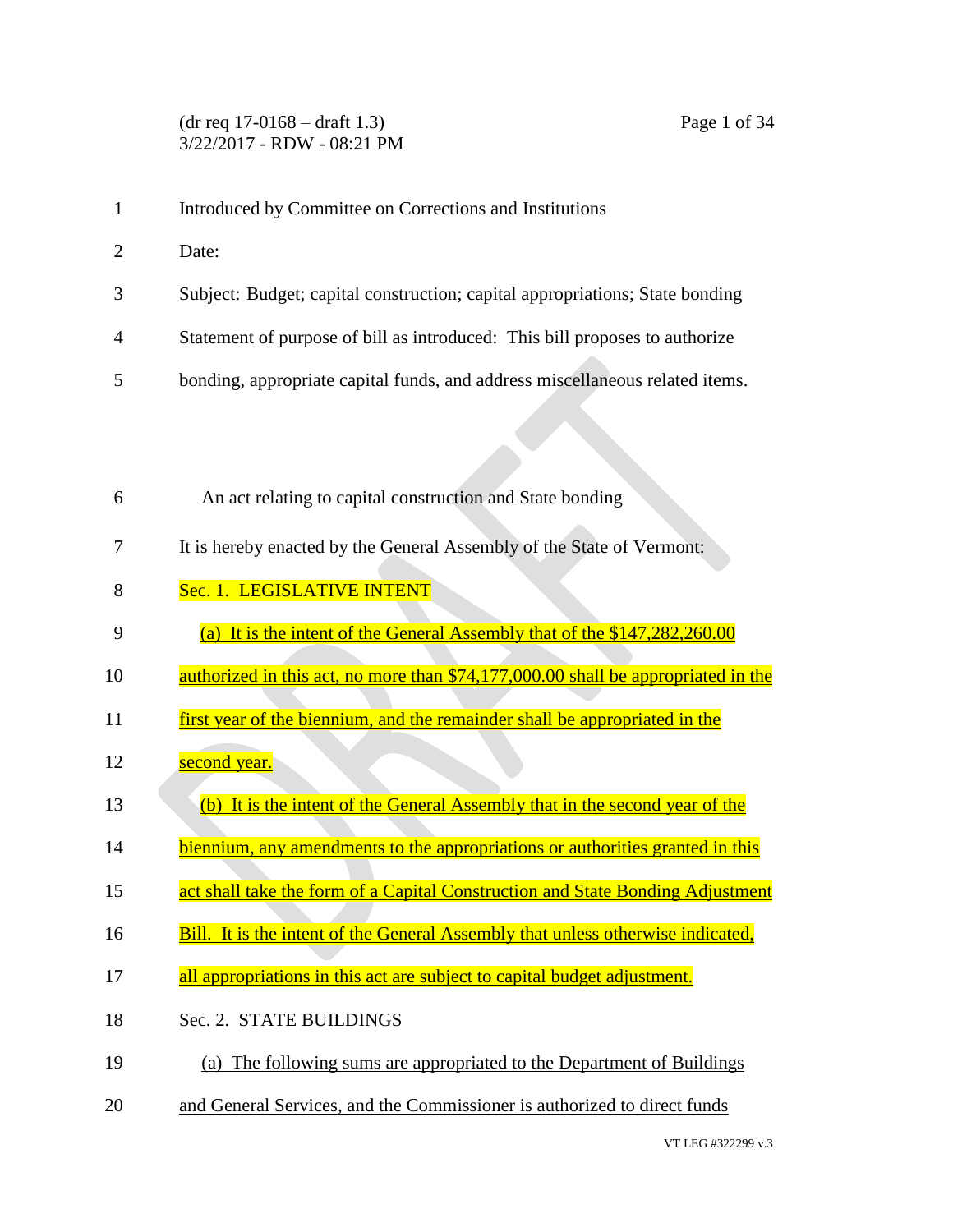(dr req 17-0168 – draft 1.3) Page 2 of 34 3/22/2017 - RDW - 08:21 PM

| $\mathbf{1}$   | appropriated in this section to the projects contained in this section; however, |                |
|----------------|----------------------------------------------------------------------------------|----------------|
| $\overline{2}$ | no project shall be canceled unless the Chairs of the Senate Committee on        |                |
| 3              | Institutions and of the House Committee on Corrections and Institutions are      |                |
| 4              | notified before that action is taken.                                            |                |
| 5              | (b) The following sums are appropriated in FY 2018:                              |                |
| 6              | (1) Statewide, contingency:                                                      | \$500,000.00   |
| 7              | (2) Statewide, major maintenance:                                                | \$6,000,000.00 |
| 8              | (3) Statewide, BGS engineering and architectural project costs:                  |                |
| 9              |                                                                                  | \$3,537,525.00 |
| 10             | (4) Statewide, physical security enhancements:                                   | \$275,000.00   |
|                |                                                                                  |                |
| 11             | (5) Montpelier, State House, Dome, Drum, and Ceres, design,                      |                |
| 12             | permitting, construction, restoration, and renovations:                          | \$300,000.00   |
| 13             | (6) Randolph, Agencies of Agriculture, Food and Markets and of                   |                |
| 14             | Natural Resources, collaborative laboratory, construction:                       | \$4,500,000.00 |
| 15             | (7) Springfield, Southern State Correctional Facility, completion of             |                |
| 16             | the steamline replacement:                                                       | \$300,000.00   |
| 17             | (8) Waterbury, Waterbury State Office Complex, Hanks and Weeks                   |                |
| 18             | building, site work:                                                             | \$4,797,000.00 |
| 19             | Waterbury, Waterbury State Office Complex, Weeks building,<br>(9)                |                |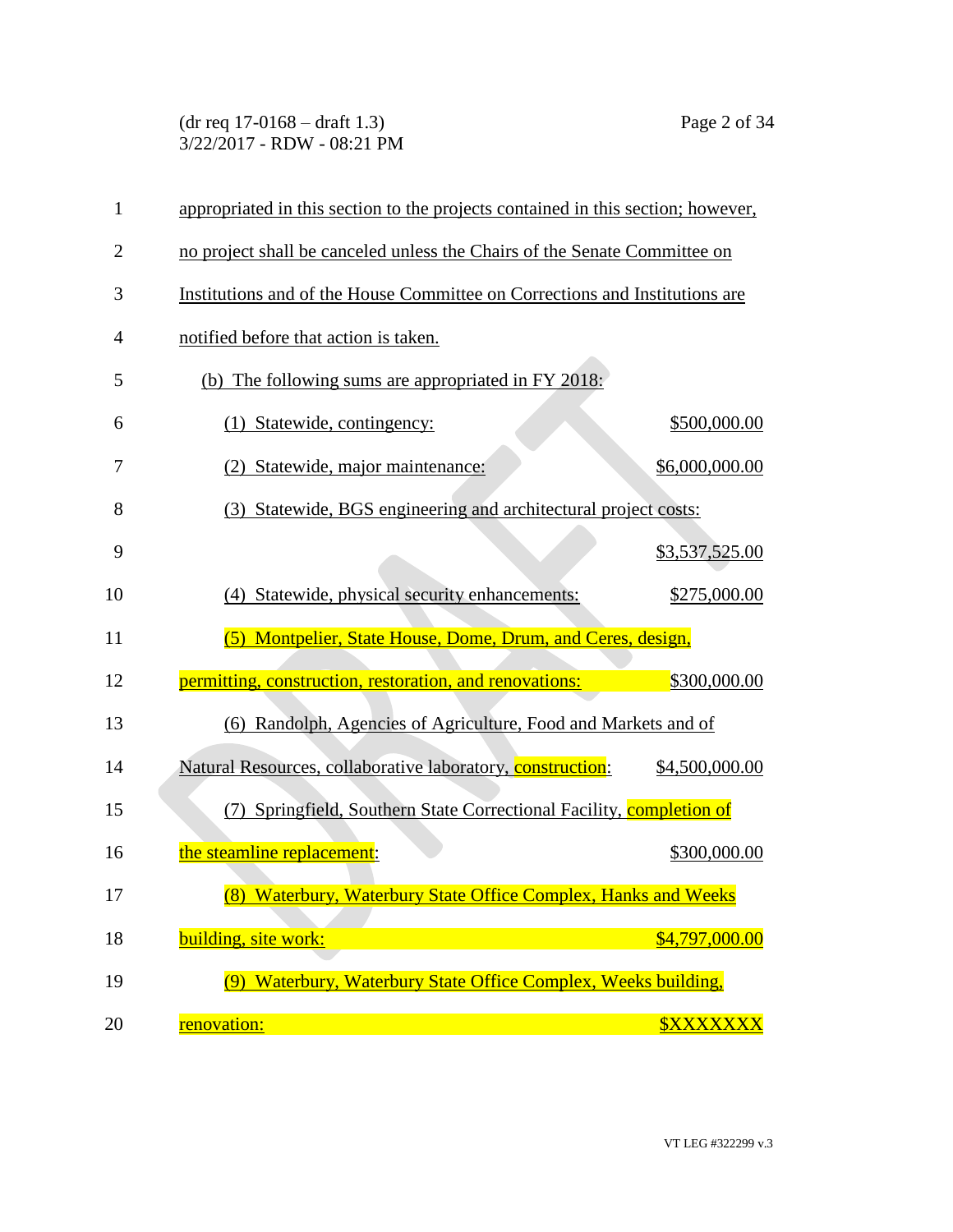## (dr req 17-0168 – draft 1.3) Page 3 of 34 3/22/2017 - RDW - 08:21 PM

| $\mathbf{1}$   | (10) Newport, Northern State Correctional Facility, door control        |                |
|----------------|-------------------------------------------------------------------------|----------------|
| $\overline{2}$ | replacement:                                                            | \$1,000,000.00 |
| 3              | (11) Newport, Northern State Correctional Facility, parking expansion:  |                |
| $\overline{4}$ |                                                                         | \$350,000.00   |
| 5              | (12) Montpelier, 109 and 111 State Street, design:                      | \$600,000.00   |
| 6              | (13) Berlin, Department of Libraries, centralized facility, renovation: |                |
| 7              |                                                                         | \$1,500,000.00 |
| 8              | (14) Burlington, 108 Cherry Street, parking garage, repairs:            |                |
| 9              |                                                                         | \$5,011,000.00 |
| 10             | (c) The following sums are appropriated in FY 2019:                     |                |
| 11             | (1) Statewide, contingency:                                             | \$500,000.00   |
| 12             | (2) Statewide, major maintenance:                                       | \$6,000,000.00 |
| 13             | (3) Statewide, BGS engineering and architectural project costs:         |                |
| 14             |                                                                         | \$3,432,525.00 |
| 15             | (4) Statewide, physical security enhancements:                          | \$275,000.00   |
| 16             | (5) Montpelier, State House, Dome, Drum, and Ceres, restoration and     |                |
| 17             | renovation:                                                             | \$1,700,000.00 |
| 18             | (6) Montpelier, 120 State Street, life safety and infrastructure        |                |
| 19             | improvements:                                                           | \$700,000.00   |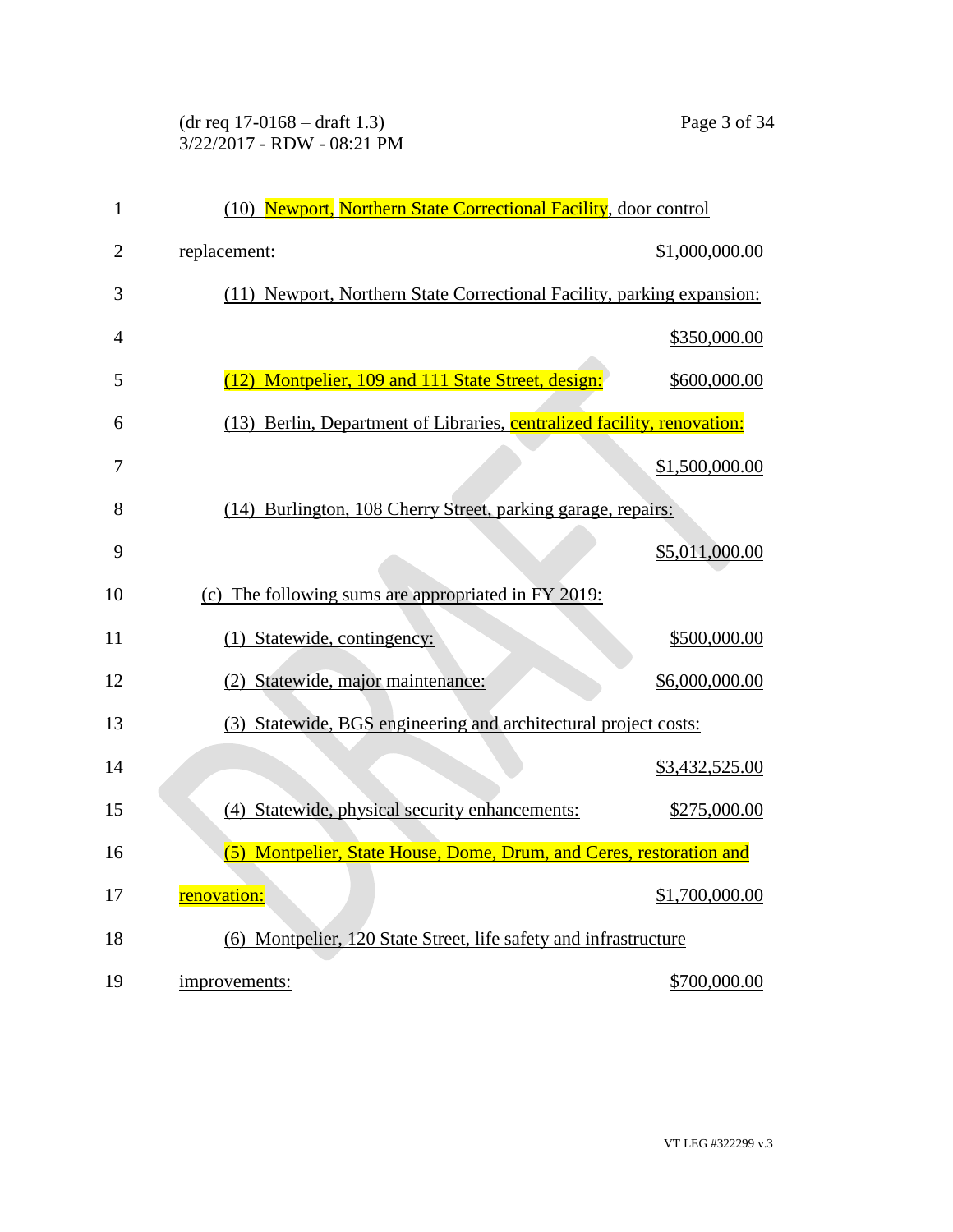(dr req 17-0168 – draft 1.3) Page 4 of 34 3/22/2017 - RDW - 08:21 PM

| $\mathbf{1}$   | (7) Randolph, Agencies of Agriculture, Food and Markets and of               |
|----------------|------------------------------------------------------------------------------|
| 2              | Natural Resources, collaborative laboratory, construction:                   |
| 3              | \$3,944,716.00                                                               |
| $\overline{4}$ | (8) Waterbury, Waterbury State Office Complex, Weeks building,               |
| 5              | renovation and fit-up:<br>\$900,000.00                                       |
| 6              | (9) Newport, Northern State Correctional Facility, door control              |
| 7              | replacement:<br>\$1,000,000.00                                               |
| 8              | (10) Montpelier, 109 and 111 State Street, final design and construction:    |
| 9              | \$4,000,000.00                                                               |
| 10             | (11) Burlington, 108 Cherry Street, parking garage, repairs:                 |
| 11             | \$5,011,000.00                                                               |
| 12             | <b>Waterbury State Office Complex.</b><br>(d)                                |
| 13             | (1) The Commissioner of Buildings and General Services is authorized         |
| 14             | to use any appropriated funds remaining from the construction of the         |
| 15             | Waterbury State Office Complex for the projects described in subdivisions    |
| 16             | $(b)(8)$ , $(b)(9)$ , and $(c)(8)$ of this section.                          |
| 17             | (2) On or before January 15, 2018, the Commissioner of Buildings and         |
| 18             | General Services shall evaluate the potential uses of the Stanley and Wasson |
| 19             | building in the Waterbury State Office Complex.                              |
| 20             | <u> Appropriation – FY 2018</u><br>\$28,670,525.00                           |
| 21             | Appropriation – FY 2019<br>\$27,463,241.00                                   |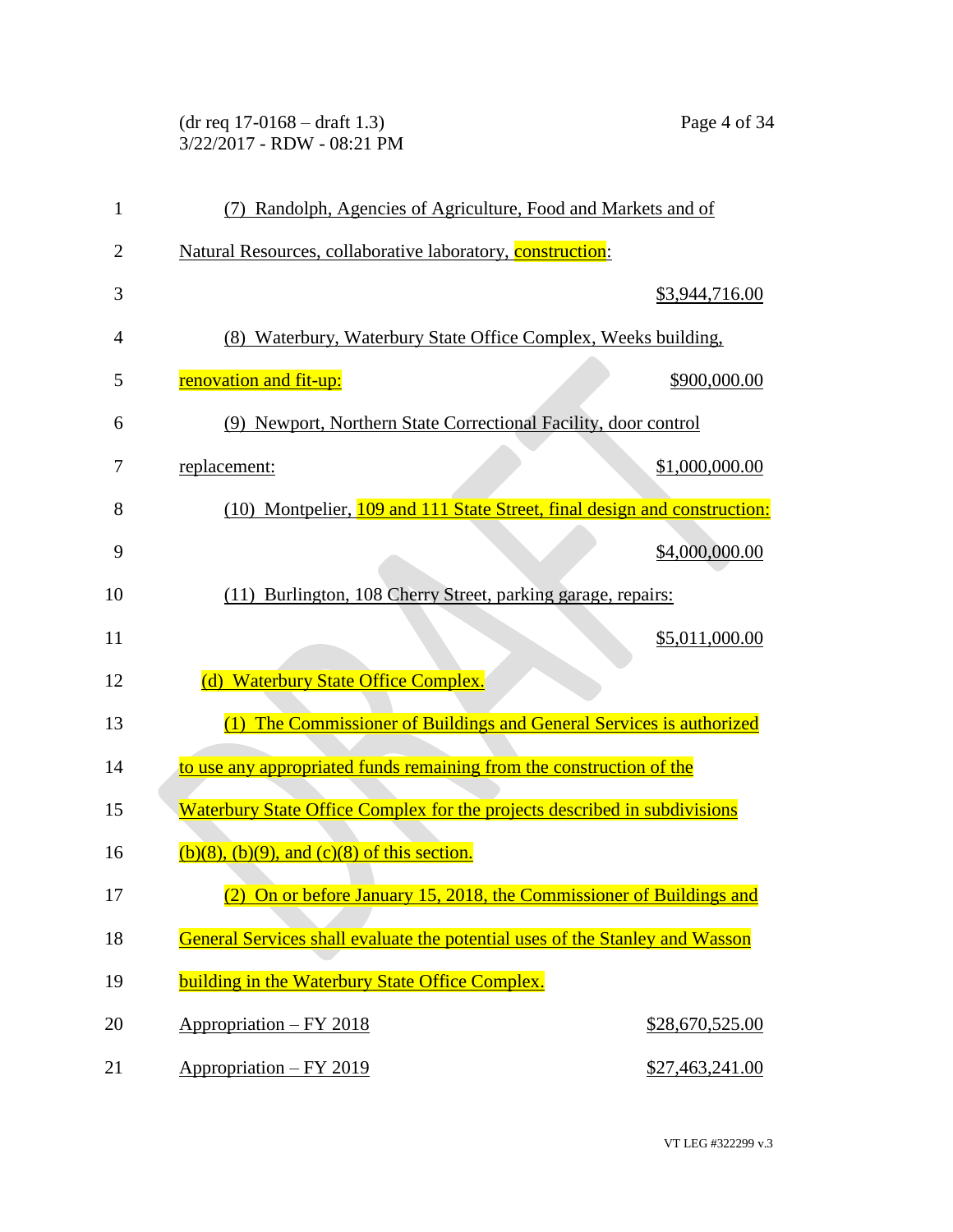(dr req 17-0168 – draft 1.3) Page 5 of 34 3/22/2017 - RDW - 08:21 PM

| $\mathbf{1}$   | <u> Total Appropriation – Section 2</u><br>\$56,133,766.00                 |
|----------------|----------------------------------------------------------------------------|
| $\overline{2}$ | Sec. 3. HUMAN SERVICES                                                     |
| 3              | (a) The sum of \$200,000.00 is appropriated in FY 2018 to the Department   |
| 4              | of Buildings and General Services for the Agency of Human Services for     |
| 5              | cameras, locks, and perimeter intrusion at correctional facilities.        |
| 6              | (b) The sum of \$200,000.00 is appropriated in FY 2019 to the Department   |
| 7              | of Buildings and General Services for the Agency of Human Services for the |
| 8              | projects described in subsection (a) of this section.                      |
| 9              | <u> Appropriation – FY 2018</u><br>\$200,000.00                            |
| 10             | Appropriation – FY 2019<br>\$200,000.00                                    |
| 11             | <u> Total Appropriation – Section 3</u><br>\$400,000.00                    |
| 12             | Sec. 4. JUDICIARY                                                          |
| 13             | The sum of \$3,050,000.00 is appropriated in FY 2018 to the Judiciary for  |
| 14             | the case management IT system.                                             |
| 15             | Appropriation - FY 2018<br>\$3,050,000.00                                  |
| 16             | Total Appropriation – Section 4<br>\$3,050,000.00                          |
| 17             | Sec. 5. COMMERCE AND COMMUNITY DEVELOPMENT                                 |
| 18             | (a) The sum of \$200,000.00 is appropriated in FY 2018 to the Department   |
| 19             | of Buildings and General Services for the Agency of Commerce and           |
| 20             | Community Development for major maintenance at historic sites statewide.   |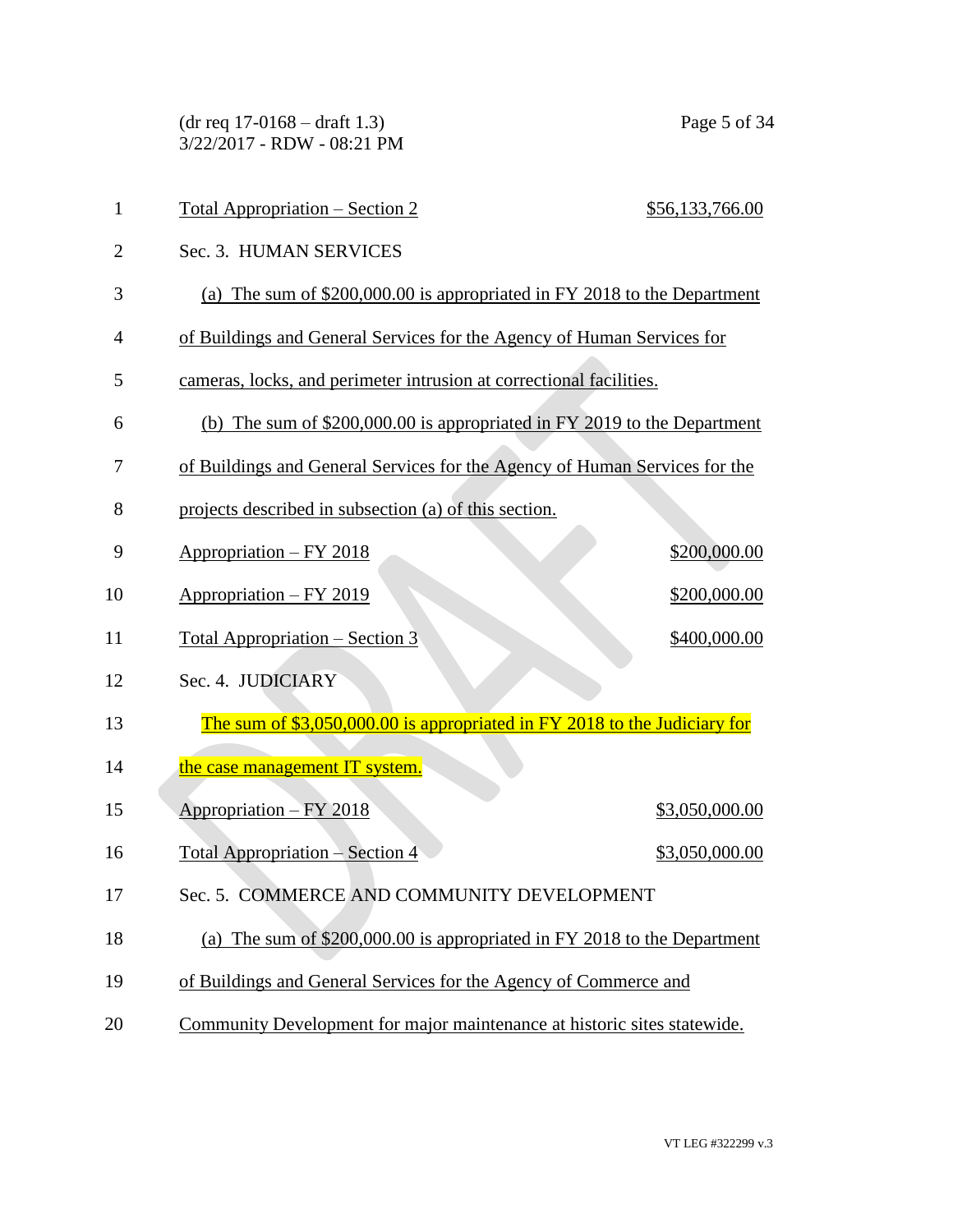(dr req 17-0168 – draft 1.3) Page 6 of 34 3/22/2017 - RDW - 08:21 PM

| 1              | (b) The following sums are appropriated in FY 2018 to the Agency of       |
|----------------|---------------------------------------------------------------------------|
| $\overline{c}$ | Commerce and Community Development for the following projects described   |
| 3              | in this subsection:                                                       |
| 4              | \$30,000.00<br>(1) Underwater preserves:                                  |
| 5              | Placement and replacement of roadside historic markers:<br>(2)            |
| 6              | \$15,000.00                                                               |
| 7              | (3) VT Center for Geographic Information, digital orthophotographic       |
| 8              | \$125,000.00<br>quadrangle mapping:                                       |
| 9              | (c) The sum of $$200,000.00$ is appropriated in FY 2019 to the Department |
| 10             | of Buildings and General Services for the Agency of Commerce and          |
| 11             | Community Development for major maintenance at historic sites statewide.  |
| 12             | (d) The following sums are appropriated in FY 2019 to the Agency of       |
| 13             | Commerce and Community Development for the following projects described   |
| 14             | in this subsection:                                                       |
| 15             | \$30,000.00<br>(1) Underwater preserves:                                  |
| 16             | Placement and replacement of roadside historic markers:<br>(2)            |
| 17             | \$15,000.00                                                               |
| 18             | (3) VT Center for Geographic Information, digital orthophotographic       |
| 19             | quadrangle mapping:<br>\$125,000.00                                       |
| 20             | Appropriation - FY 2018<br>\$370,000.00                                   |
| 21             | Appropriation - FY 2019<br>\$370,000.00                                   |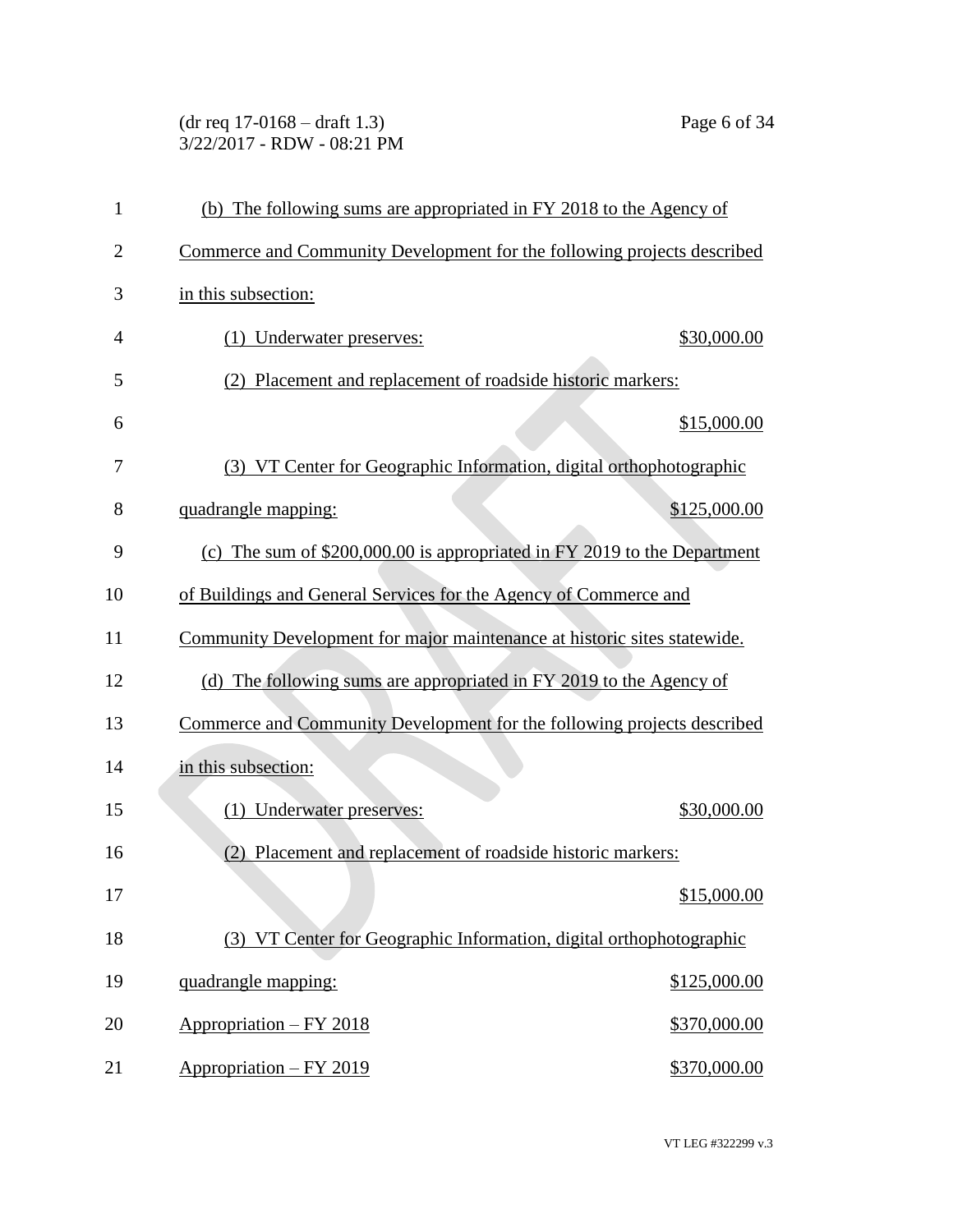(dr req 17-0168 – draft 1.3) Page 7 of 34 3/22/2017 - RDW - 08:21 PM

| 1              | <u> Total Appropriation – Section 5</u>                                       | \$740,000.00 |
|----------------|-------------------------------------------------------------------------------|--------------|
| $\overline{2}$ | Sec. 6. GRANT PROGRAMS                                                        |              |
| 3              | (a) The following sums are appropriated in FY 2018 for Building               |              |
| 4              | Communities Grants established in 24 V.S.A. chapter 137:                      |              |
| 5              | (1) To the Agency of Commerce and Community Development,                      |              |
| 6              | Division for Historic Preservation, for the Historic Preservation Grant       |              |
| 7              | Program:                                                                      | \$200,000.00 |
| 8              | (2) To the Agency of Commerce and Community Development,                      |              |
| 9              | Division for Historic Preservation, for the Historic Barns Preservation Grant |              |
| 10             | Program:                                                                      | \$200,000.00 |
| 11             | (3) To the Vermont Council on the Arts for the Cultural Facilities Grant      |              |
| 12             | Program, the sum of which may be used to match funds that may be made         |              |
| 13             | available from the National Endowment for the Arts, provided that all capital |              |
| 14             | funds are made available to the cultural facilities grant program:            |              |
| 15             |                                                                               | \$200,000.00 |
| 16             | To the Department of Buildings and General Services for the<br>(4)            |              |
| 17             | <b>Recreational Facilities Grant Program:</b>                                 | \$200,000.00 |
| 18             | (5) To the Department of Buildings and General Services for                   |              |
| 19             | the Human Services and Educational Facilities Competitive Grant               |              |
| 20             | Program (Human Services):                                                     | \$200,000.00 |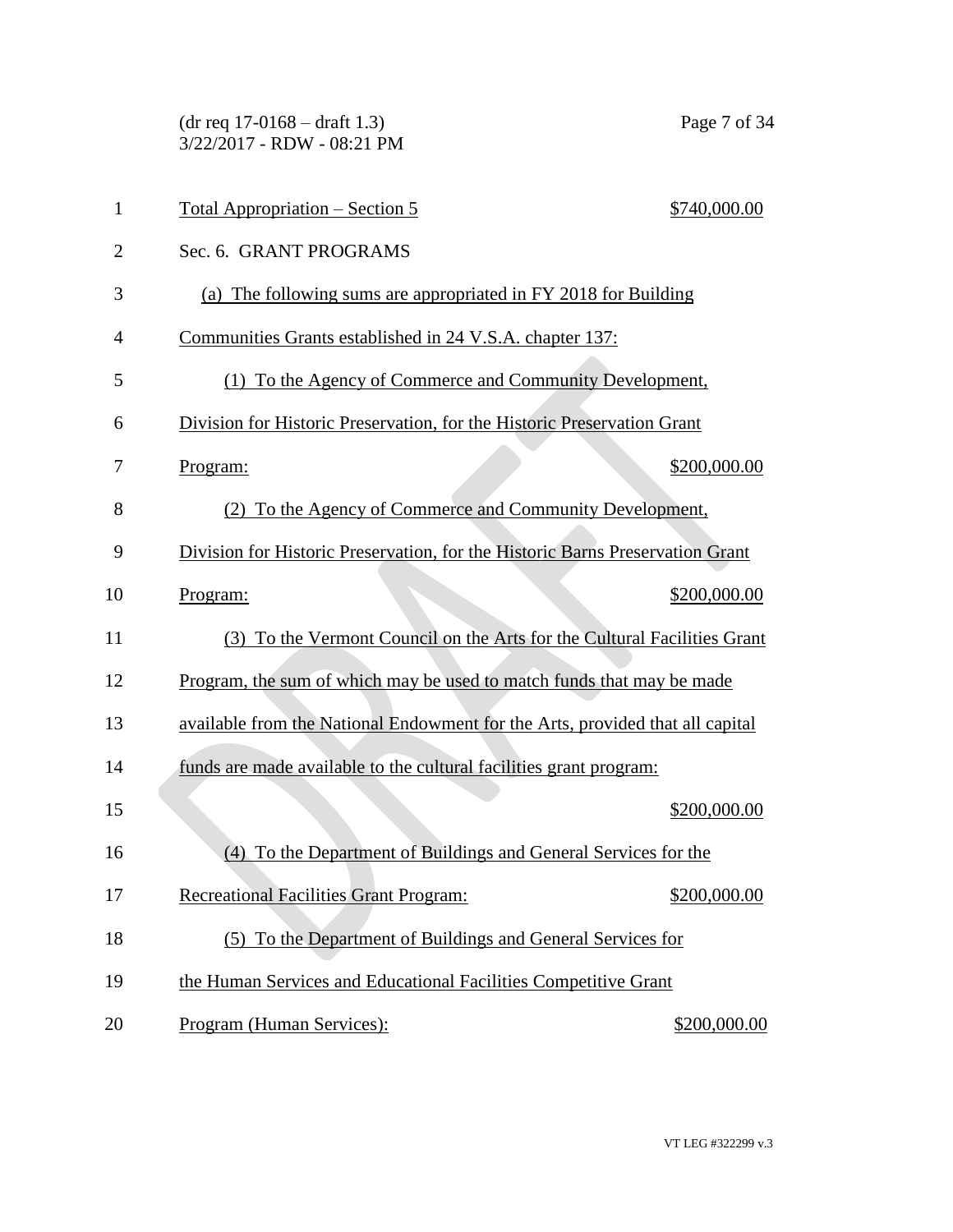(dr req 17-0168 – draft 1.3) Page 8 of 34 3/22/2017 - RDW - 08:21 PM

| 1              | (6) To the Department of Buildings and General Services for                |
|----------------|----------------------------------------------------------------------------|
| $\overline{2}$ | the Human Services and Educational Facilities Competitive Grant            |
| 3              | Program (Education):<br>\$200,000.00                                       |
| $\overline{4}$ | (7) To the Department of Buildings and General Services for                |
| 5              | the Regional Economic Development Grant Program:<br>\$200,000.00           |
| 6              | (8) To the Agency of Agriculture, Food and Markets for the Agricultural    |
| 7              | \$200,000.00<br><b>Fairs Capital Projects Competitive Grant Program:</b>   |
| 8              | (b) The following sums are appropriated in FY 2019 for Building            |
| 9              | Communities Grants established in 24 V.S.A. chapter 137:                   |
| 10             | (1) To the Agency of Commerce and Community Development,                   |
| 11             | Division for Historic Preservation, for the Historic Preservation Grant    |
| 12             | \$200,000.00<br>Program:                                                   |
| 13             | To the Agency of Commerce and Community Development,<br>(2)                |
| 14             | Division for Historic Preservation, for the Historic Barns Preservation    |
| 15             | <b>Grant Program:</b><br>\$200,000.00                                      |
| 16             | To the Vermont Council on the Arts for the Cultural Facilities<br>(3)      |
| 17             | Grant Program, the sum of which may be used to match funds that may        |
| 18             | be made available from the National Endowment for the Arts, provided       |
| 19             | that all capital funds are made available to the cultural facilities grant |
| 20             | \$200,000.00<br>program:                                                   |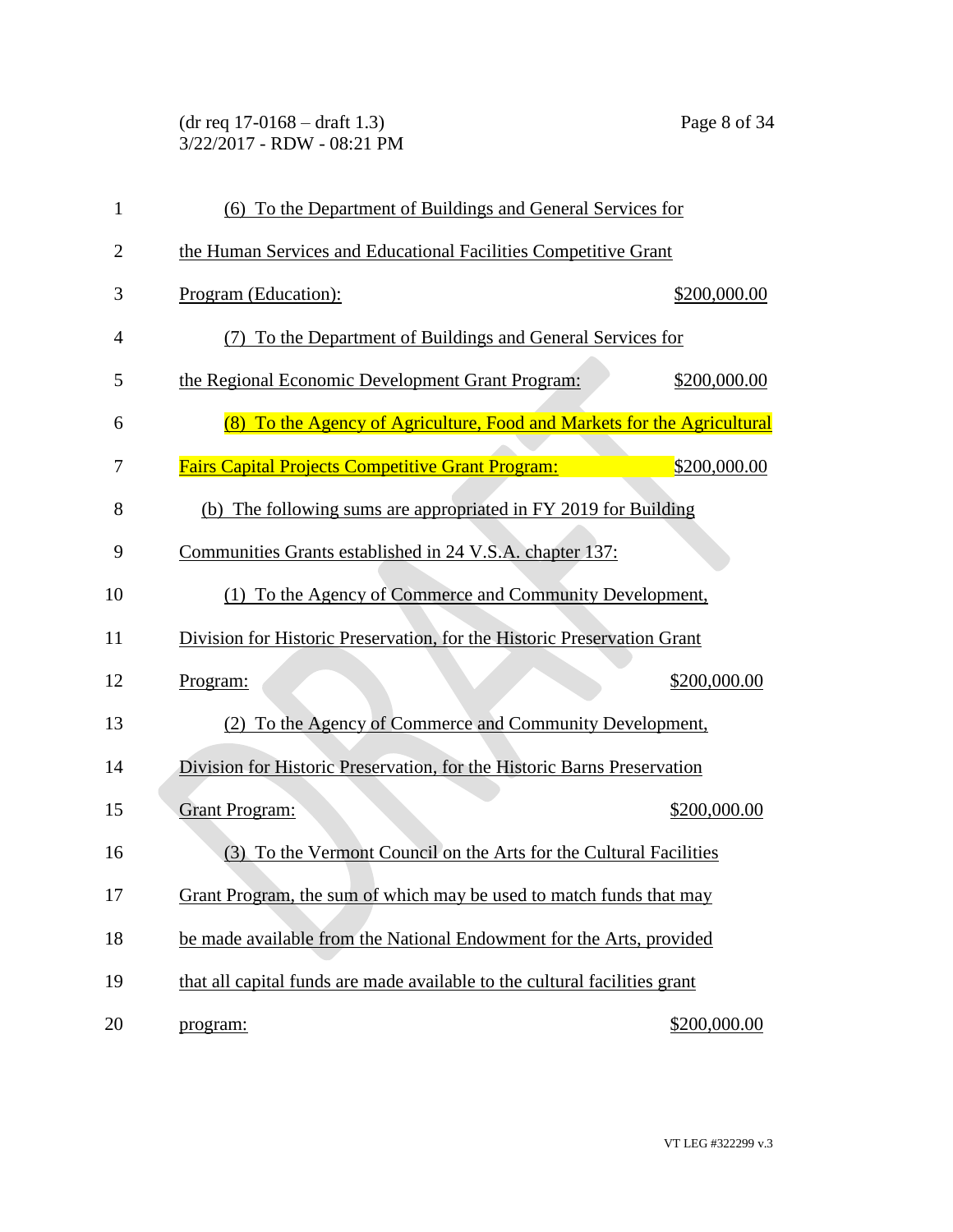(dr req 17-0168 – draft 1.3) Page 9 of 34 3/22/2017 - RDW - 08:21 PM

| 1              | (4) To the Department of Buildings and General Services for the            |                |
|----------------|----------------------------------------------------------------------------|----------------|
| $\overline{2}$ | <b>Recreational Facilities Grant Program:</b>                              | \$200,000.00   |
| 3              | (5) To the Department of Buildings and General Services for the Human      |                |
| $\overline{4}$ | Services and Educational Facilities Competitive Grant Program (Human       |                |
| 5              | Services):                                                                 | \$200,000.00   |
| 6              | (6) To the Department of Buildings and General Services for the Human      |                |
| 7              | Services and Educational Facilities Competitive Grant Program (Education): |                |
| 8              |                                                                            | \$200,000.00   |
| 9              | To the Department of Buildings and General Services for the<br>(7)         |                |
| 10             | <b>Regional Economic Development Grant Program:</b>                        | \$200,000.00   |
| 11             | (8) To the Agency of Agriculture, Food and Markets for the Agricultural    |                |
| 12             | <b>Fairs Capital Projects Competitive Grant Program:</b>                   | \$200,000.00   |
| 13             | Appropriation - FY 2018                                                    | \$1,400,000.00 |
| 14             | Appropriation - FY 2019                                                    | \$1,400,000.00 |
| 15             | <b>Total Appropriation – Section 6</b>                                     | \$2,800,000.00 |
| 16             | Sec. 7. EDUCATION                                                          |                |
| 17             | The sum of \$50,000.00 is appropriated in FY 2018 to the Agency of         |                |
| 18             | Education for funding emergency projects.                                  |                |
| 19             | Appropriation - FY 2019                                                    | \$50,000.00    |
|                |                                                                            |                |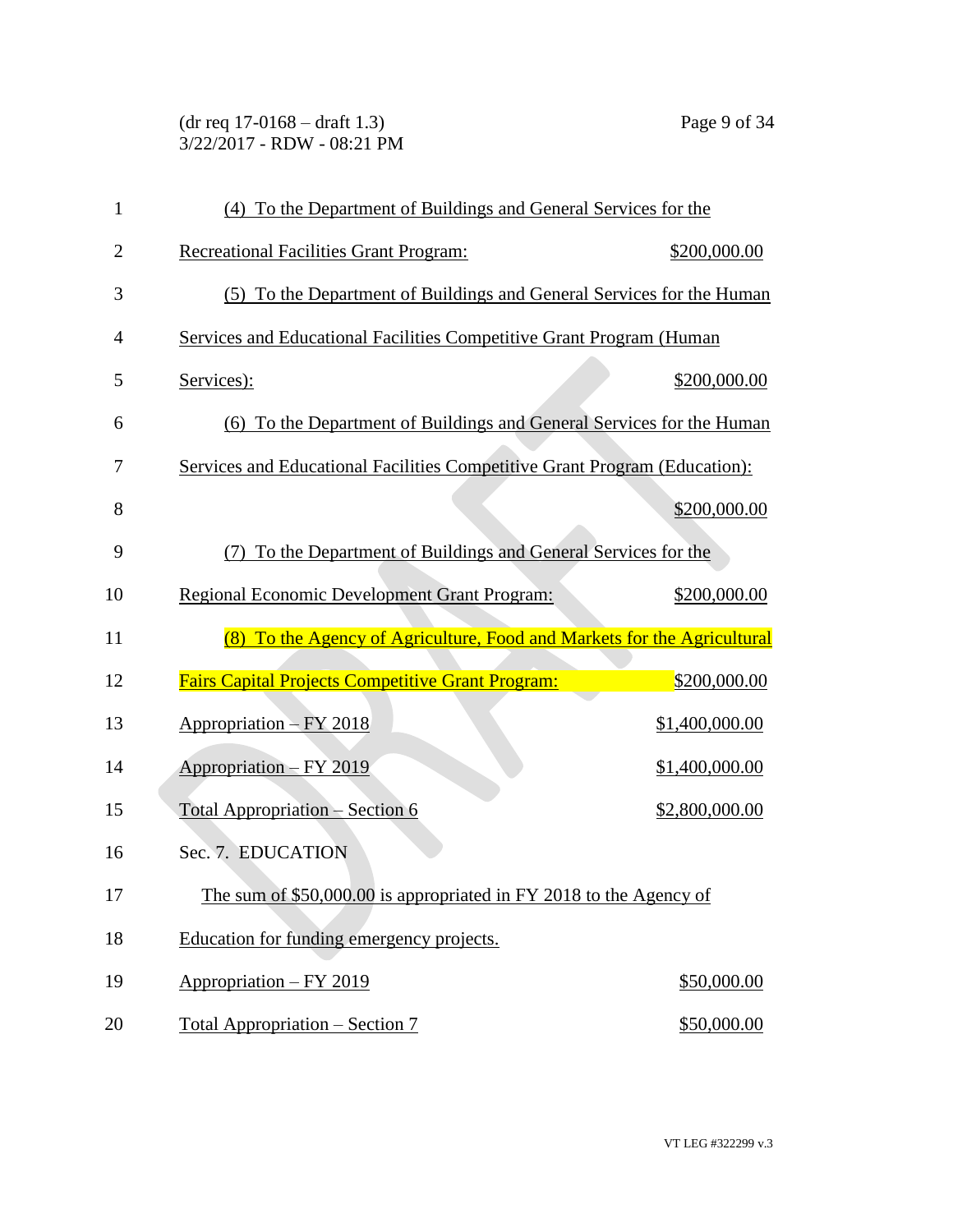(dr req 17-0168 – draft 1.3) Page 10 of 34 3/22/2017 - RDW - 08:21 PM

| 1              | Sec. 8. UNIVERSITY OF VERMONT                                                |
|----------------|------------------------------------------------------------------------------|
| $\overline{2}$ | (a) The sum of $$1,400,000.00$ is appropriated in FY 2018 to the University  |
| 3              | of Vermont for construction, renovation, and major maintenance.              |
| 4              | (b) The sum of $$1,400,000.00$ is appropriated in FY 2019 to the University  |
| 5              | of Vermont for the projects described in subsection (a) of this section.     |
| 6              | <u> Appropriation – FY 2018</u><br>\$1,400,000.00                            |
| 7              | Appropriation - FY 2019<br>\$1,400,000.00                                    |
| 8              | \$2,800,000.00<br><u> Total Appropriation – Section 8</u>                    |
| 9              | Sec. 9. VERMONT STATE COLLEGES                                               |
| 10             | (a) The sum of $$2,000,000.00$ is appropriated in FY 2018 to the Vermont     |
| 11             | State Colleges for construction, renovation, and major maintenance.          |
| 12             | (b) The sum of $$2,000,000.00$ is appropriated in FY 2019 to the Vermont     |
| 13             | State Colleges for the projects described in subsection (a) of this section. |
| 14             | <u> Appropriation – FY 2018</u><br>\$2,000,000.00                            |
| 15             | Appropriation - FY 2019<br>\$2,000,000.00                                    |
| 16             | Total Appropriation – Section 9<br>\$4,000,000.00                            |
| 17             | Sec. 10. NATURAL RESOURCES                                                   |
| 18             | (a) The following sums are appropriated in FY 2018 to the Agency of          |
| 19             | Natural Resources for the Department of Environmental Conservation for the   |
| 20             | projects described in this subsection:                                       |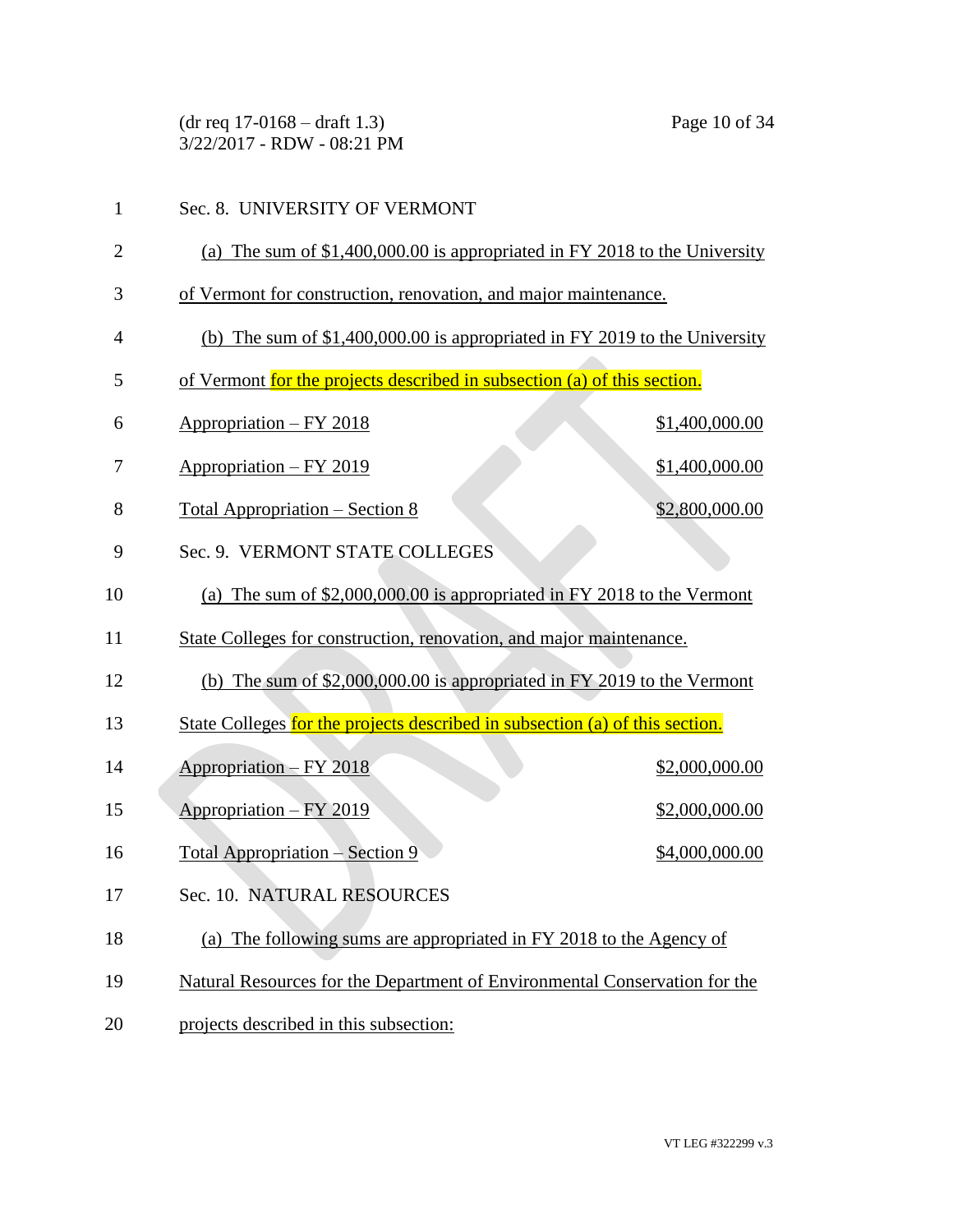| 1              | Drinking Water Supply, Drinking Water State Revolving Fund:<br>(1)                 |
|----------------|------------------------------------------------------------------------------------|
| $\overline{2}$ | \$2,344,200.00                                                                     |
| 3              | \$200,000.00<br>Dam safety and hydrology projects:                                 |
| 4              | (3) State's share of the Federal Superfund and State Lead Hazardous                |
| 5              | <b>Waste Program (Elizabeth Mine and Ely Mine):</b><br>\$1,719,000.00              |
| 6              | (b) The sum of $$2,750,000.00$ is appropriated in FY 2018 to the Agency of         |
| 7              | Natural Resources for the Department of Forests, Parks and Recreation for          |
| 8              | infrastructure rehabilitation, including statewide small scale rehabilitation,     |
| 9              | wastewater repairs, preventive improvements and upgrades of restrooms and          |
| 10             | bathhouses, and statewide small-scale road rehabilitation projects.                |
| 11             | (c) The sum of $$1,000,000.00$ is appropriated in FY 2018 to the Agency of         |
| 12             | Natural Resources for the Department of Fish and Wildlife for the general          |
| 13             | infrastructure projects, including conservation camps and shooting ranges,         |
| 14             | hatchery improvements, wildlife management area infrastructure, and fishing        |
| 15             | access areas.                                                                      |
| 16             | The sum of $$2,720,000.00$ is appropriated in FY 2018 to the<br>(d)                |
| 17             | <b>Department of Buildings and General Services for the Department of Fish and</b> |
| 18             | Wildlife for the construction of the Roxbury Hatchery.                             |
| 19             | (e) The following sums are appropriated in FY 2018 to the Agency of                |
| 20             | Natural Resources for the Department of Environmental Conservation for the         |
| 21             | projects described in this subsection:                                             |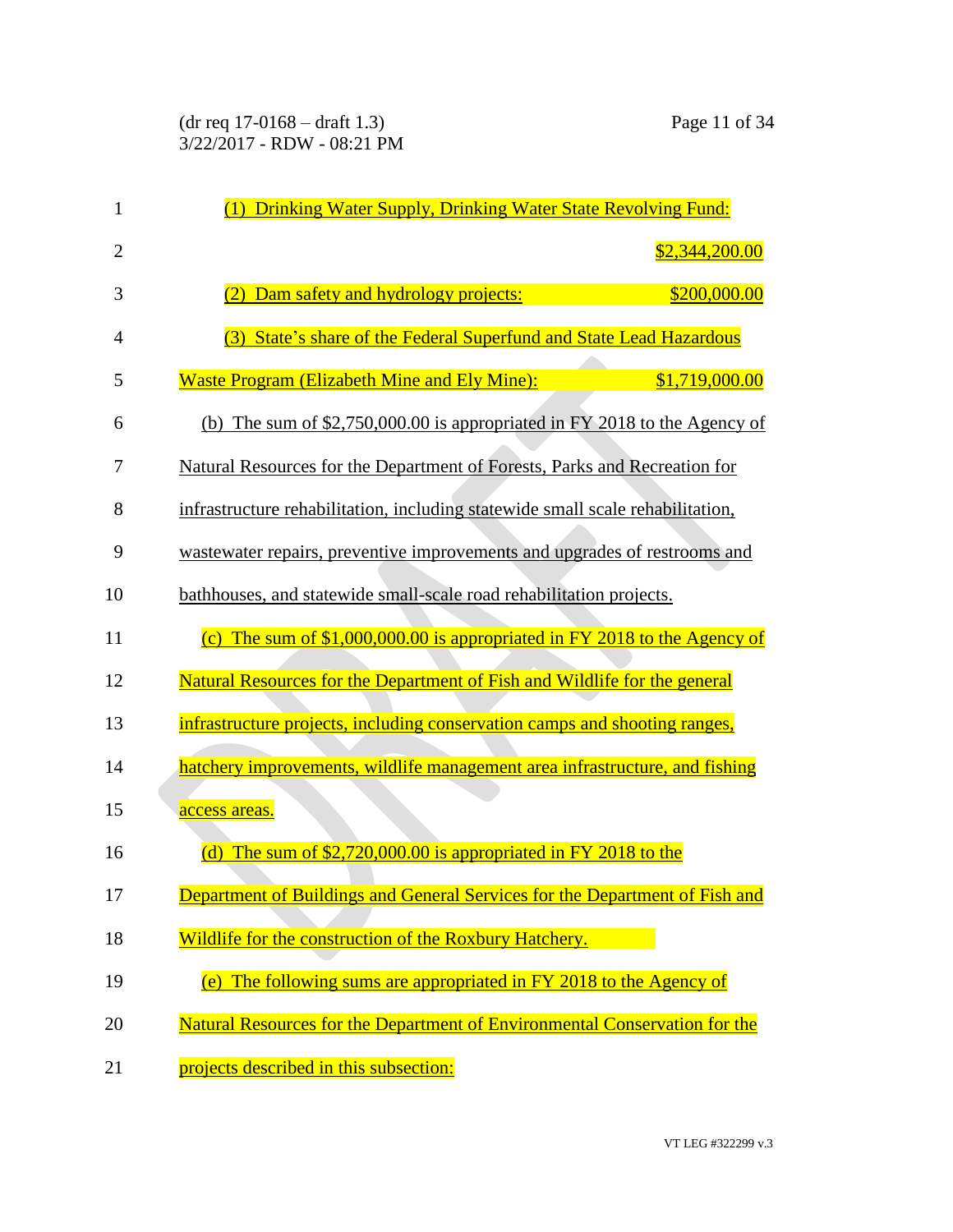| $\mathbf{1}$   | (1) Drinking Water Supply, Drinking Water State Revolving Fund:                                |
|----------------|------------------------------------------------------------------------------------------------|
| $\overline{2}$ | \$1,362,400.00                                                                                 |
| 3              | Dam safety and hydrology projects:<br>\$175,000.00<br>(2)                                      |
| 4              | (3) State's share of the Federal Superfund and State Lead Hazardous                            |
| 5              | Waste Program (Elizabeth Mine, Ely Mine, and Commerce Street):                                 |
| 6              | \$2,755,000.00                                                                                 |
| 7              | (f) The sum of $$2,750,000.00$ is appropriated in FY 2019 to the Agency of                     |
| 8              | Natural Resources for the Department of Forests, Parks and Recreation for                      |
| 9              | infrastructure rehabilitation, including statewide small scale rehabilitation,                 |
| 10             | wastewater repairs, preventive improvements and upgrades of restrooms and                      |
| 11             | bathhouses, and statewide small-scale road rehabilitation projects.                            |
| 12             | The sum of \$1,000,000.00 is appropriated in FY 2018 to the Agency of<br>$\left( \rho \right)$ |
| 13             | Natural Resources for the Department of Fish and Wildlife for the general                      |
| 14             | infrastructure projects, including conservation camps and shooting ranges,                     |
| 15             | hatchery improvements, wildlife management area infrastructure, and fishing                    |
| 16             | access areas:                                                                                  |
| 17             | Appropriation - FY 2018<br>\$10,733,200.00                                                     |
| 18             | Appropriation - FY 2019<br>\$8,042,400.00                                                      |
| 19             | <u><b>Total Appropriation – Section 10</b></u><br>\$18,775,600.00                              |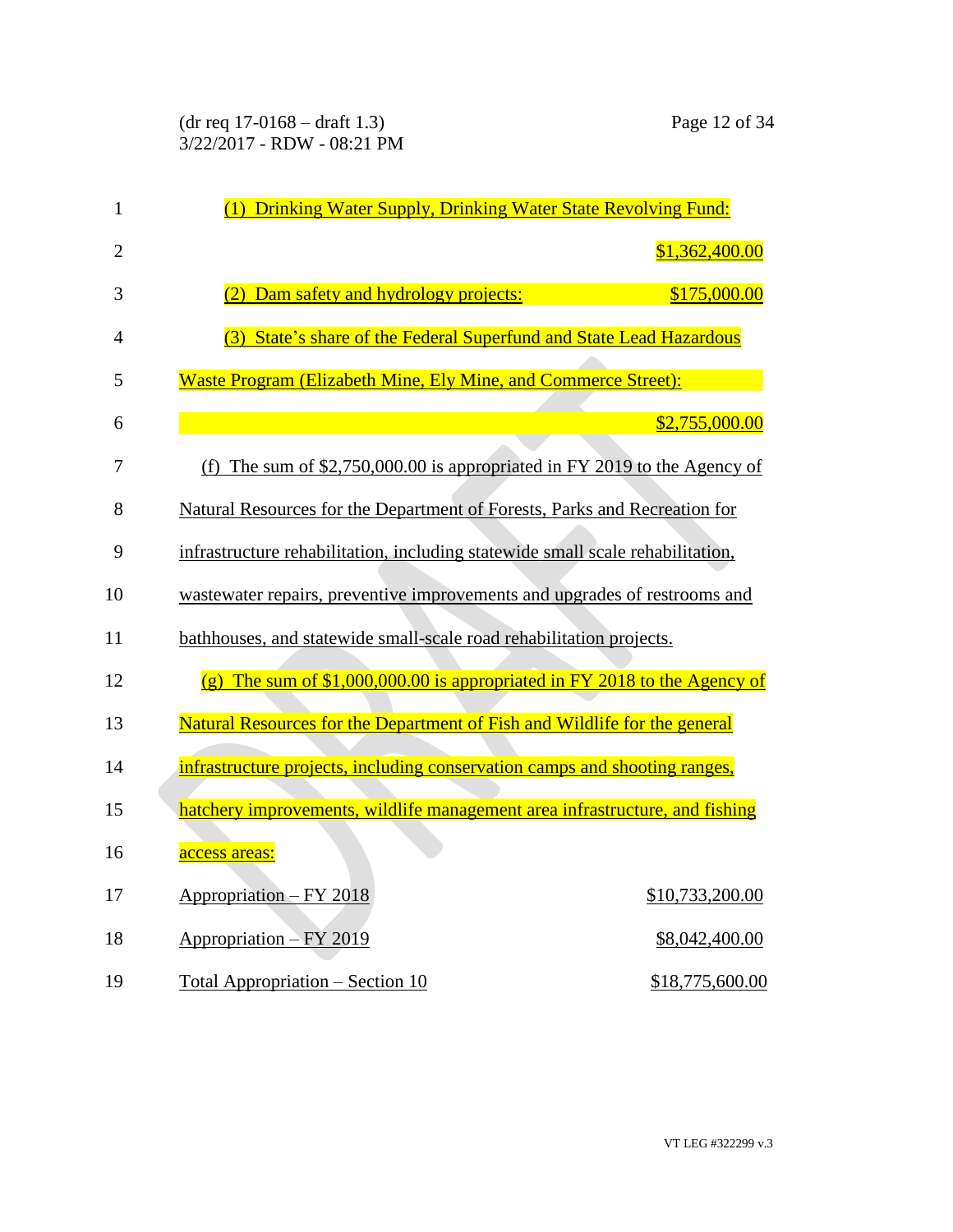(dr req 17-0168 – draft 1.3) Page 13 of 34 3/22/2017 - RDW - 08:21 PM

| 1              | Sec. 11. CLEAN WATER INITIATIVES                                                 |
|----------------|----------------------------------------------------------------------------------|
| $\overline{2}$ | (a) The following sums are appropriated in FY 2018 to the Agency of              |
| 3              | Agriculture, Food, and Markets for the following projects described in this      |
| 4              | section:                                                                         |
| 5              | (1) Best Management Practices and Conservation Reserve Enhancement               |
| 6              | \$3,450,000.00<br>Program:                                                       |
| 7              | (2) Water quality grants and contracts:<br>\$600,000.00                          |
| 8              | The following sums are appropriated in FY 2018 to the Agency of<br>(b)           |
| 9              | Natural Resources for the Department of Environmental Conservation projects      |
| 10             | described in this subsection:                                                    |
| 11             | (1) Water Pollution Control Fund, Clean Water State/EPA Revolving                |
| 12             | Loan Fund (CWSRF) match:<br>\$1,000,000.00                                       |
| 13             | EcoSystem restoration and protection:<br>\$6,000,000.00                          |
| 14             | (3) Municipal Pollution Control Grants, pollution control projects and           |
| 15             | planning advances for feasibility studies, prior year partially funded projects: |
| 16             | \$2,982,384.00                                                                   |
| 17             | (4) Municipal Pollution Control Grants, pollution control projects and           |
| 18             | planning advances for feasibility studies, new projects:<br>\$2,704,232.00       |
| 19             | (c) The sum of $$1,400,000.00$ is appropriated in FY 2018 to the Agency of       |
| 20             | Transportation in the Municipal Mitigation Assistance Program (8100005800).      |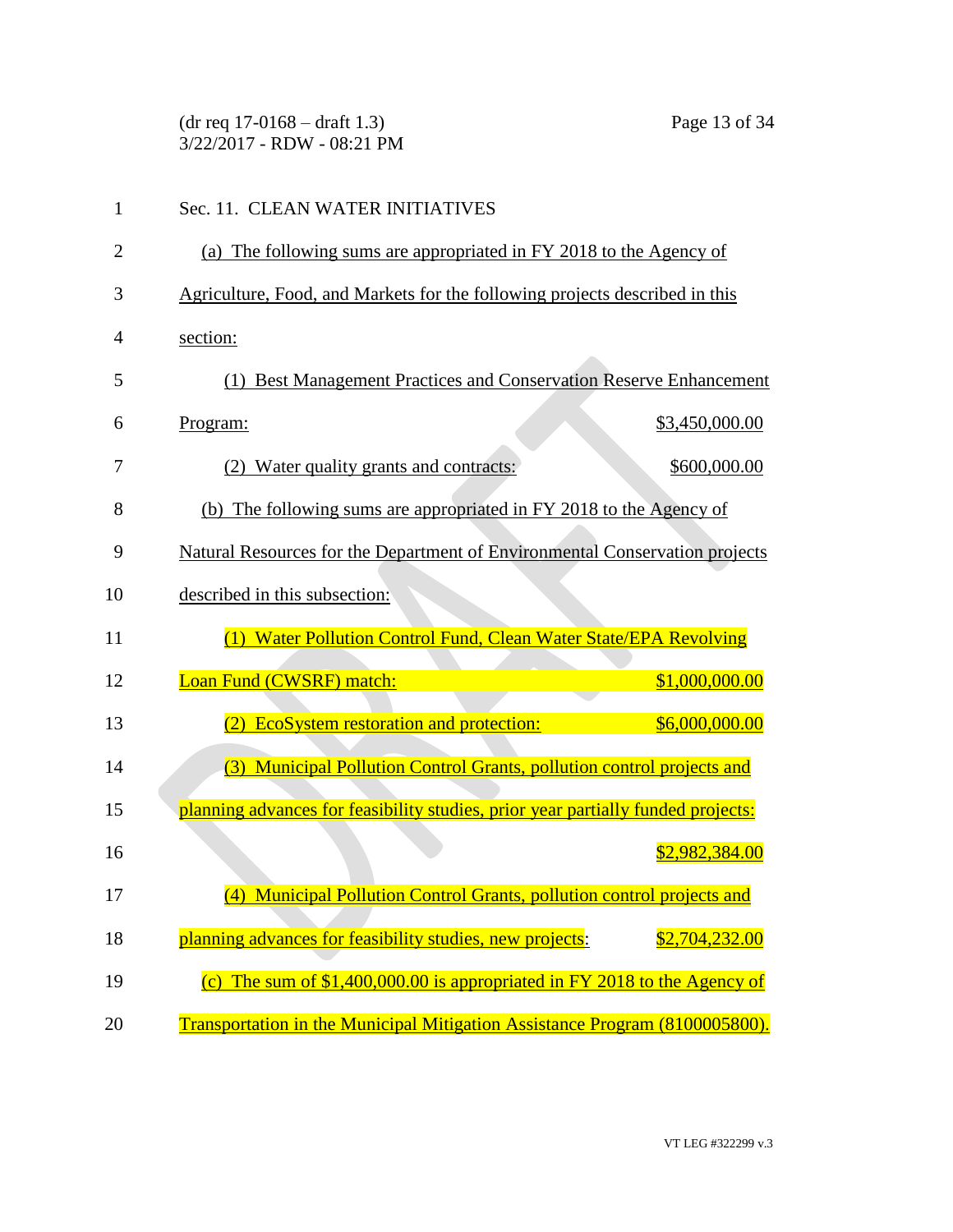(dr req 17-0168 – draft 1.3) Page 14 of 34 3/22/2017 - RDW - 08:21 PM

| $\mathbf{1}$   | (d) The following sums are appropriated in FY 2018 to the Vermont           |
|----------------|-----------------------------------------------------------------------------|
| $\overline{2}$ | Housing and Conservation Board for the following projects:                  |
| 3              | (1) Statewide water quality improvement projects or other conservation      |
| 4              | \$2,800,000.00<br>projects:                                                 |
| 5              | (2) Water quality farm improvement grants or fee purchase projects that     |
| 6              | enhance water quality impacts by leveraging additional funds:               |
| 7              | \$1,000,000.00                                                              |
| 8              | (e) The sum of $$2,000,000.00$ is appropriated in FY 2019 to the Agency of  |
| 9              | Agriculture, Food, and Markets for Best Management Practices and the        |
| 10             | <b>Conservation Reserve Enhancement Program.</b>                            |
| 11             | (f) The following sums are appropriated in FY 2019 to the Agency of         |
| 12             | Natural Resources for the Department of Environmental Conservation projects |
| 13             | described in this subsection:                                               |
| 14             | (1) the Water Pollution Control Fund, Clean Water State/EPA                 |
| 15             | Revolving Loan Fund (CWSRF) match:<br>\$1,200,000.00                        |
| 16             | (2) EcoSystem restoration and protection:<br>\$5,000,000.00                 |
| 17             | (3) Municipal Pollution Control Grants, new projects:                       |
| 18             | \$1,407,268.00                                                              |
| 19             | (4) Clean Water Act, implementation projects:<br>\$11,112,944.00            |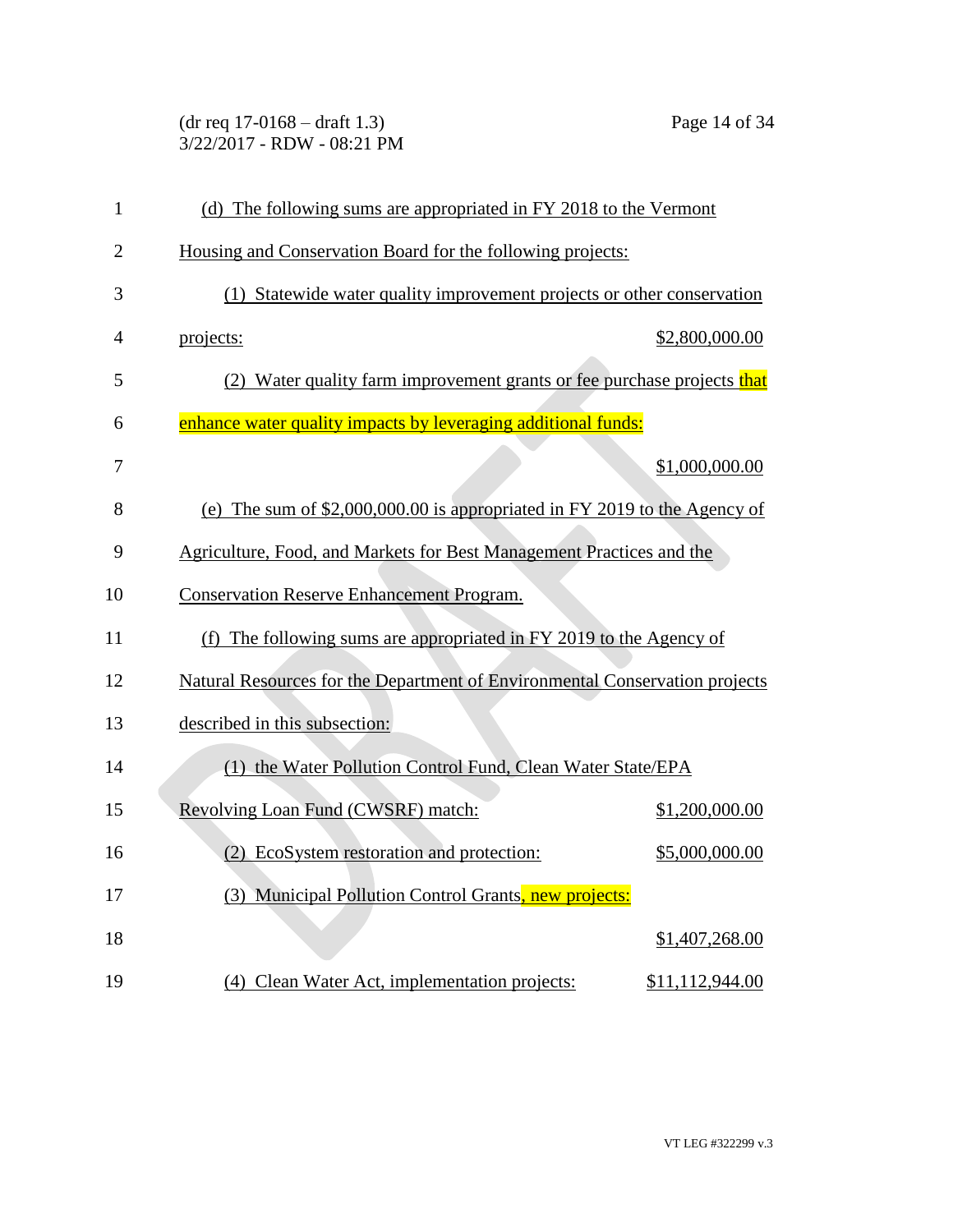(dr req 17-0168 – draft 1.3) Page 15 of 34 3/22/2017 - RDW - 08:21 PM

| 1  | $(g)$ The sum of 2,750,000.00 is appropriated in FY 2019 to the Vermont          |
|----|----------------------------------------------------------------------------------|
| 2  | Housing and Conservation Board for statewide water quality improvement           |
| 3  | projects or other conservation projects.                                         |
| 4  | (h) It is the intent of the General Assembly that the Secretary of Natural       |
| 5  | Resources shall use the amount appropriated in subdivision (b)(4) of this        |
| 6  | section to fund new projects in Colchester, St. Albans, St. Johnsbury,           |
| 7  | Bennington, and Rygate; provided, however, that if the Secretary determines      |
| 8  | that one of these projects is not ready in FY 2018, the funds may be used for    |
| 9  | another eligible new project.                                                    |
| 10 | <b>[CLEAN WATER SPENDING LANGUAGE]</b><br>(i)                                    |
| 11 | <u> Appropriation – FY 2018</u><br><b><i>\$XXXXXXX</i></b>                       |
| 12 | <u> Appropriation – FY 2019</u><br><u> \$XXXXXXX</u>                             |
| 13 | <b>Total Appropriation – Section 11</b><br><b>\$XXXXXXX</b>                      |
| 14 | Sec. 12. MILITARY                                                                |
| 15 | (a) The sum of $$600,000.00$ is appropriated in FY 2018 to the Department        |
| 16 | of Military for maintenance, renovations, roof replacements, ADA renovations,    |
| 17 | and energy upgrades at State armories. To the extent feasible, these funds shall |
| 18 | be used to match federal funds.                                                  |
| 19 | (b) The following sums are appropriated in FY 2019 to the Department of          |
| 20 | Military for the projects described in this subsection:                          |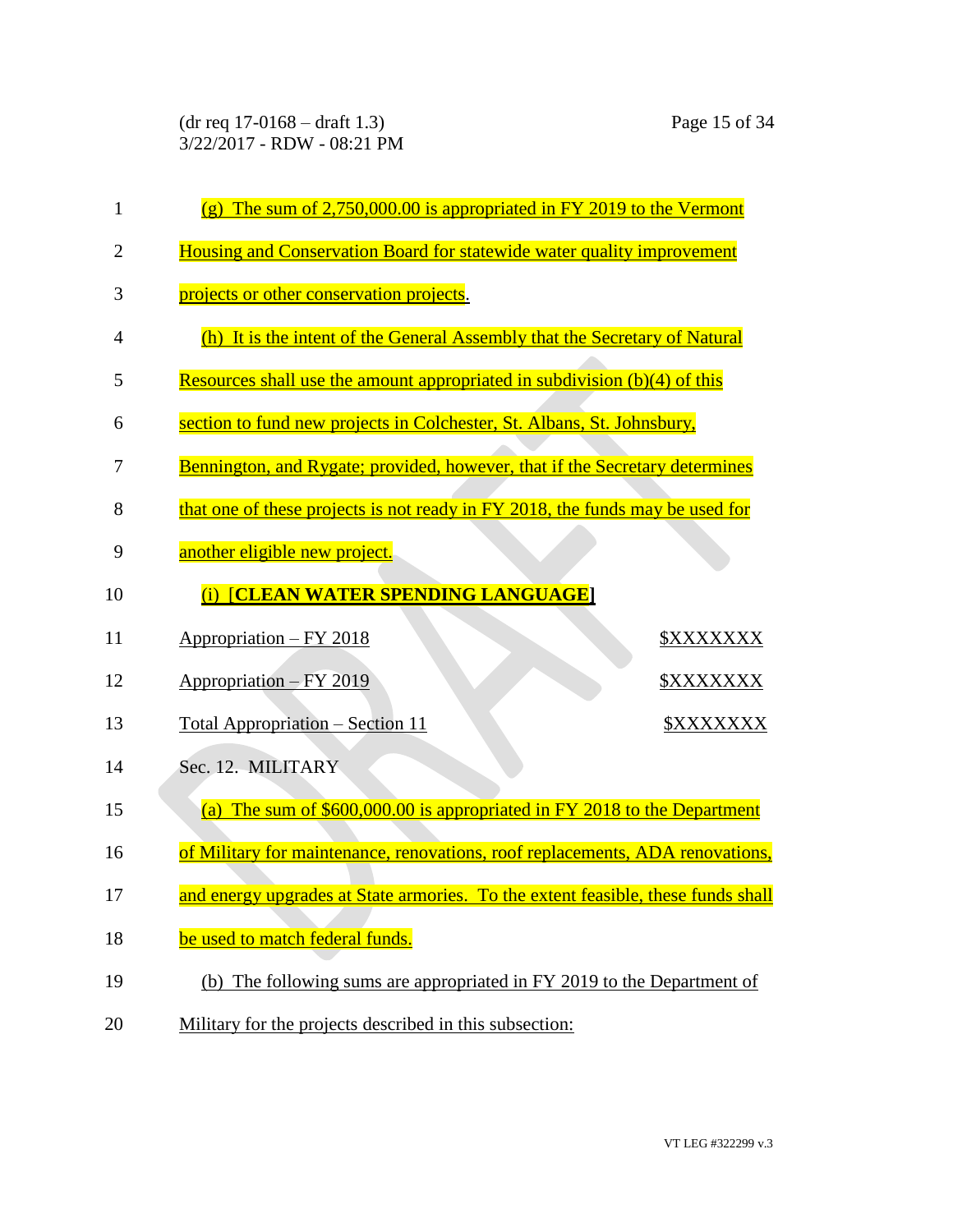(dr req 17-0168 – draft 1.3) Page 16 of 34 3/22/2017 - RDW - 08:21 PM

| $\mathbf{1}$   | (1) Maintenance, renovations, roof replacements, ADA renovations, and           |                |
|----------------|---------------------------------------------------------------------------------|----------------|
| $\overline{2}$ | energy upgrades at State armories. To the extent feasible, these funds shall be |                |
| 3              | used to match federal funds:                                                    | \$700,000.00   |
| 4              | (2) Bennington Armory, site acquisition:                                        | \$60,000.00    |
| 5              | $Approxation - FY 2018$                                                         | \$600,000.00   |
| 6              | Appropriation - FY 2019                                                         | \$760,000.00   |
| 7              | <u> Total Appropriation – Section 12</u>                                        | \$1,360,000.00 |
| 8              | Sec. 13. PUBLIC SAFETY                                                          |                |
| 9              | The sum of $$1,927,000.00$ is appropriated in FY 2018 to the<br>(a)             |                |
| 10             | Department of Buildings and General Services for site acquisition, design,      |                |
| 11             | permitting, and construction documents for the Williston Public Safety Field    |                |
| 12             | Station.                                                                        |                |
| 13             | (b) The sum of $$5,573,000.00$ is appropriated in FY 2019 to the                |                |
| 14             | Department of Buildings and General Services for construction of the            |                |
| 15             | <b>Williston Public Safety Field Station.</b>                                   |                |
| 16             | Appropriation - FY 2018                                                         | \$1,927,000.00 |
| 17             | Appropriation – FY 2019                                                         | \$5,573,000.00 |
| 18             | Total Appropriation - Section 13                                                | \$7,500,000.00 |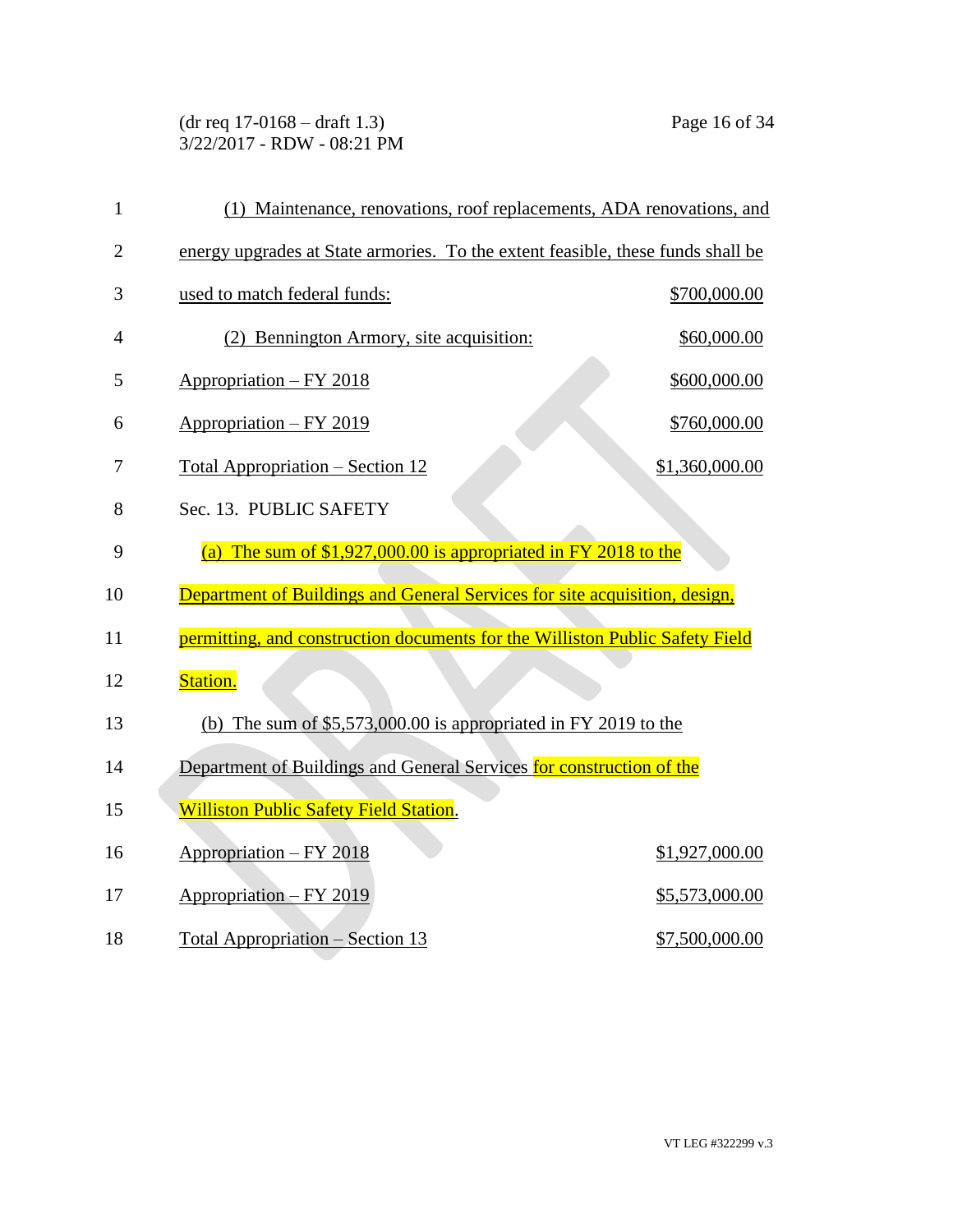(dr req 17-0168 – draft 1.3) Page 17 of 34 3/22/2017 - RDW - 08:21 PM

| $\mathbf{1}$ | Sec. 14. AGRICULTURE, FOOD AND MARKETS                                        |
|--------------|-------------------------------------------------------------------------------|
| 2            | (a) The sum of $$75,000.00$ is appropriated in FY 2018 to the Agency of       |
| 3            | Agriculture, Food and Markets for the Produce Safety Infrastructure Grant     |
| 4            | <b>Improvement Program.</b>                                                   |
| 5            | (b) The sum of $$75,000.00$ is appropriated in FY 2019 to the Agency of       |
| 6            | Agriculture, Food and Markets for the Produce Safety Infrastructure Grant     |
| 7            | <b>Improvement Program.</b>                                                   |
| 8            | Appropriation - FY 2018<br>\$75,000.00                                        |
| 9            | \$75,000.00<br>Appropriation - FY 2019                                        |
| 10           | \$150,000.00<br><u> Total Appropriation – Section 14</u>                      |
| 11           | Sec. 15. VERMONT RURAL FIRE PROTECTION                                        |
| 12           | (a) The sum of \$125,000.00 is appropriated in FY 2018 to the Department      |
| 13           | of Public Safety for the Vermont Rural Fire Protection Task Force for the dry |
| 14           | hydrant program.                                                              |
| 15           | (b) The sum of $$125,000.00$ is appropriated in FY 2019 to the Department     |
| 16           | of Public Safety for the Vermont Rural Fire Protection Task Force for the     |
| 17           | project described in subsection (a) of this section.                          |
| 18           | Appropriation $-FY 2018$<br>\$125,000.00                                      |
| 19           | Appropriation - FY 2019<br>\$125,000.00                                       |
| 20           | \$250,000.00<br><u> Total Appropriation – Section 15</u>                      |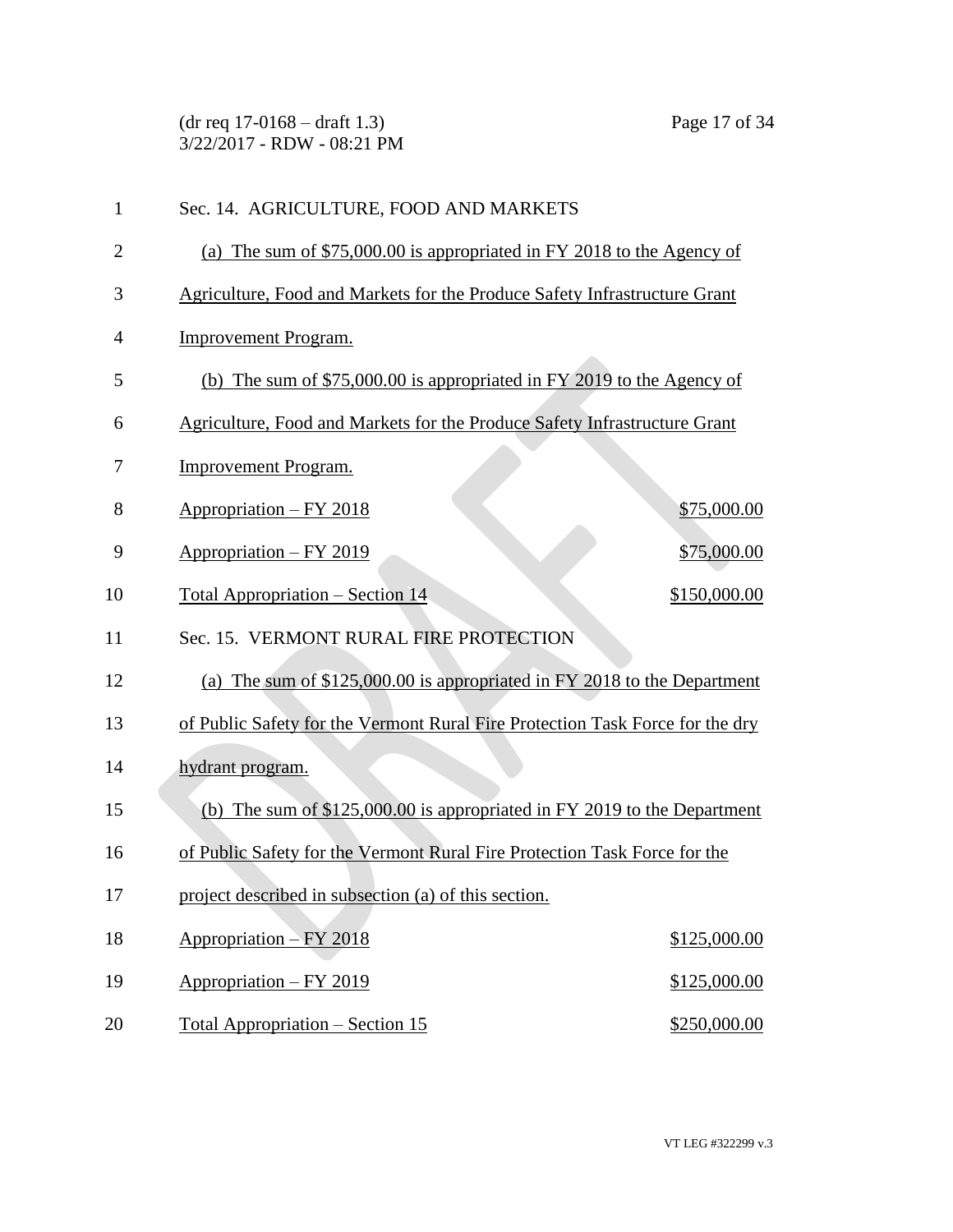(dr req 17-0168 – draft 1.3) Page 18 of 34 3/22/2017 - RDW - 08:21 PM

| $\mathbf{1}$   | Sec. 16. VERMONT VETERANS' HOME                                               |
|----------------|-------------------------------------------------------------------------------|
| $\overline{2}$ | (a) The following sums are appropriated in FY 2018 to the Vermont             |
| 3              | Veterans' Home for the following projects:                                    |
| 4              | Resident furnishings:<br>\$140,000.00                                         |
| 5              | (2) Kitchen renovations, mold remediation:<br>\$300,000.00                    |
| 6              | (b) It is the intent of the General Assembly that the amount appropriated in  |
| 7              | subdivision (a)(1) of this section shall be used to match federal funds to    |
| 8              | purchase beds and lifts for the Veterans' Home.                               |
| 9              | \$440,000.00<br><u> Appropriation – FY 2018</u>                               |
| 10             | Total Appropriation – Section 16<br><u> \$XXXXXXX</u>                         |
| 11             | Sec. 17. VERMONT HOUSING AND CONSERVATION BOARD                               |
| 12             | (a) The sum of $$1,200,000.00$ is appropriated in FY 2018 to the Vermont      |
| 13             | Housing and Conservation Board for housing projects.                          |
| 14             | (b) The sum of $$1,800,000.00$ is appropriated in FY 2019 to the Vermont      |
| 15             | Housing and Conservation Board for housing projects.                          |
| 16             | (c) The Vermont Housing and Conservation Board shall use funds                |
| 17             | appropriated in this section for:                                             |
| 18             | (1) projects that are designed to keep residents out of institutions;         |
| 19             | (2) the improvement of projects where there is already significant public     |
| 20             | investment and affordability or federal rental subsidies that would otherwise |
| 21             | be lost;                                                                      |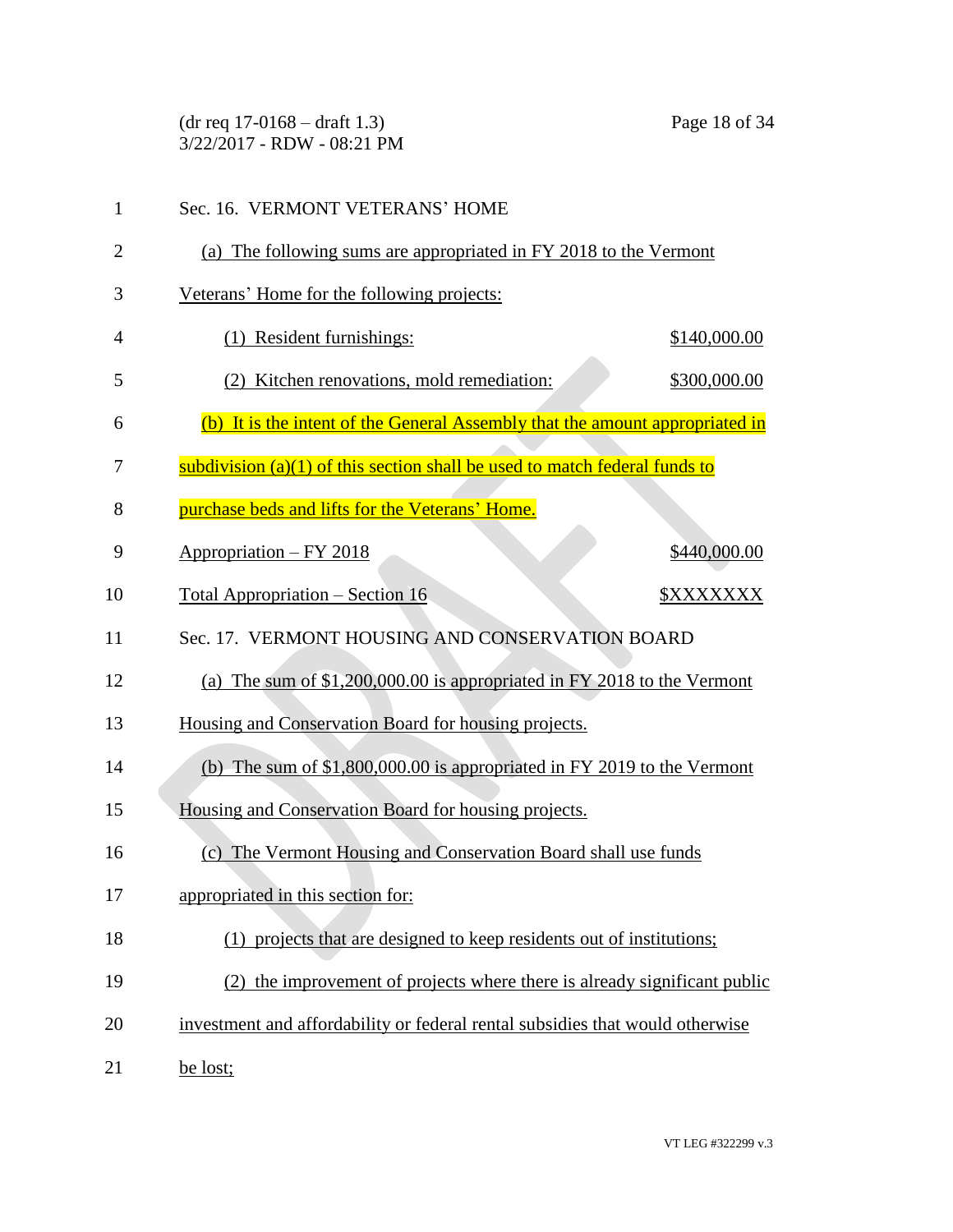(dr req 17-0168 – draft 1.3) Page 19 of 34 3/22/2017 - RDW - 08:21 PM

| $\mathbf{1}$   | (3) projects that would alleviate the burden in the most stressed rental           |
|----------------|------------------------------------------------------------------------------------|
| $\overline{2}$ | markets and assist households into homeownership; or                               |
| 3              | (4) downtown and village center revitalization projects.                           |
| $\overline{4}$ | (d) The Vermont Housing and Conservation Board may use the amounts                 |
| 5              | appropriated in this section to increase the amount it allocates to conservation   |
| 6              | grant awards pursuant to Sec. $11(d)$ and (g) of this act; provided, however, that |
| 7              | the Vermont Housing Conservation Board increases any affordable housing            |
| 8              | investments by the same amount from funds appropriated to the Vermont              |
| 9              | Housing and Conservation Board in the FY 2018 Appropriations Act.                  |
| 10             | Appropriation - FY 2018<br>\$1,200,000.00                                          |
| 11             | $Approxination - FY 2019$<br>\$1,800,000.00                                        |
| 12             | Total Appropriation - Section 17<br>\$4,000,000.00                                 |
| 13             | * * * Financing this Act * * *                                                     |
| 14             | Sec. 18. REALLOCATION OF FUNDS; TRANSFER OF FUNDS                                  |
| 15             | (a) The following sums are reallocated to the Department of Buildings              |
| 16             | and General Services from prior capital appropriations to defray expenditures      |
| 17             | authorized in Sec. 2 of this act:                                                  |
| 18             | $(1)$ of the amount appropriated in 2009 Acts and Resolves No. 43,                 |
| 19             | Sec. 11 (Waterbury, Emergency Operations Center):<br>\$0.03                        |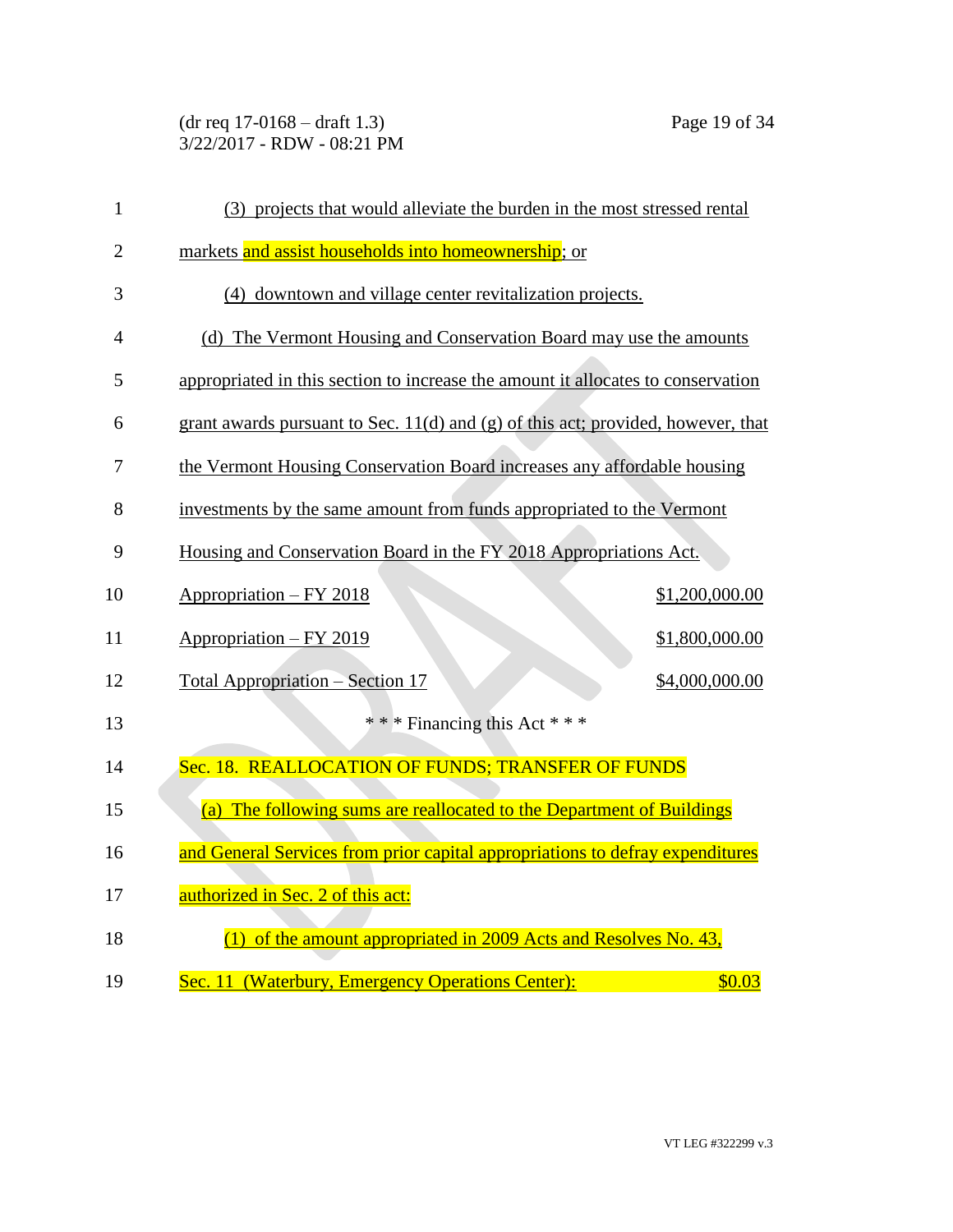(dr req 17-0168 – draft 1.3) Page 20 of 34 3/22/2017 - RDW - 08:21 PM

| $\mathbf{1}$   | of the amount appropriated in 2011 Acts and Resolves No. 40,                   |
|----------------|--------------------------------------------------------------------------------|
| $\overline{2}$ | Sec. 2 (Brattleboro, State office building HVAC replacement and                |
| 3              | renovations):<br>\$178,010.22                                                  |
| 4              | (3) of the amount appropriated in 2011 Acts and Resolves No. 40,               |
| 5              | Sec. 2 (statewide, ADA renovations):<br>\$28,307.00                            |
| 6              | (4) of the amount appropriated in 2013 Acts and Resolves No. 51,               |
| 7              | Sec. 2 (statewide, contingency):<br>\$44,697.20                                |
| 8              | (5) of the amount appropriated in 2013 Acts and Resolves No. 51,               |
| 9              | \$391.01<br>Sec. 4 (Corrections, security upgrades):                           |
| 10             | $(6)$ of the amount appropriated in 2013 Acts and Resolves No. 51,             |
| 11             | Sec. 6 (Battle of Cedar Creek, roadside markers):<br>\$28,253.60               |
| 12             | (7) of the amount appropriated in 2013 Acts and Resolves No. 51,               |
| 13             | Sec. 5 (Judiciary, Lamoille County Courthouse):<br>\$1,064.79                  |
| 14             | (8) of the amount appropriated in 2014 Acts and Resolves No. 178,              |
| 15             | \$250,000.00<br>Sec. 1 (project management system):                            |
| 16             | $(9)$ of the amount appropriated in 2014 Acts and Resolves No. 178,            |
| 17             | Sec. 1 (statewide, major maintenance):<br>\$1,271,619.46                       |
| 18             | (10) of the amount appropriated in 2014 Acts and Resolves No. 178,             |
| 19             | Sec. 1 (Vergennes, Weeks School Master Plan):<br>\$5.00                        |
| 20             | $(11)$ of the amount appropriated in 2014 Acts and Resolves No. 178,           |
| 21             | Sec. 2 (Corrections, NSCF kitchen/serving line reconstruction):<br>\$60,000.00 |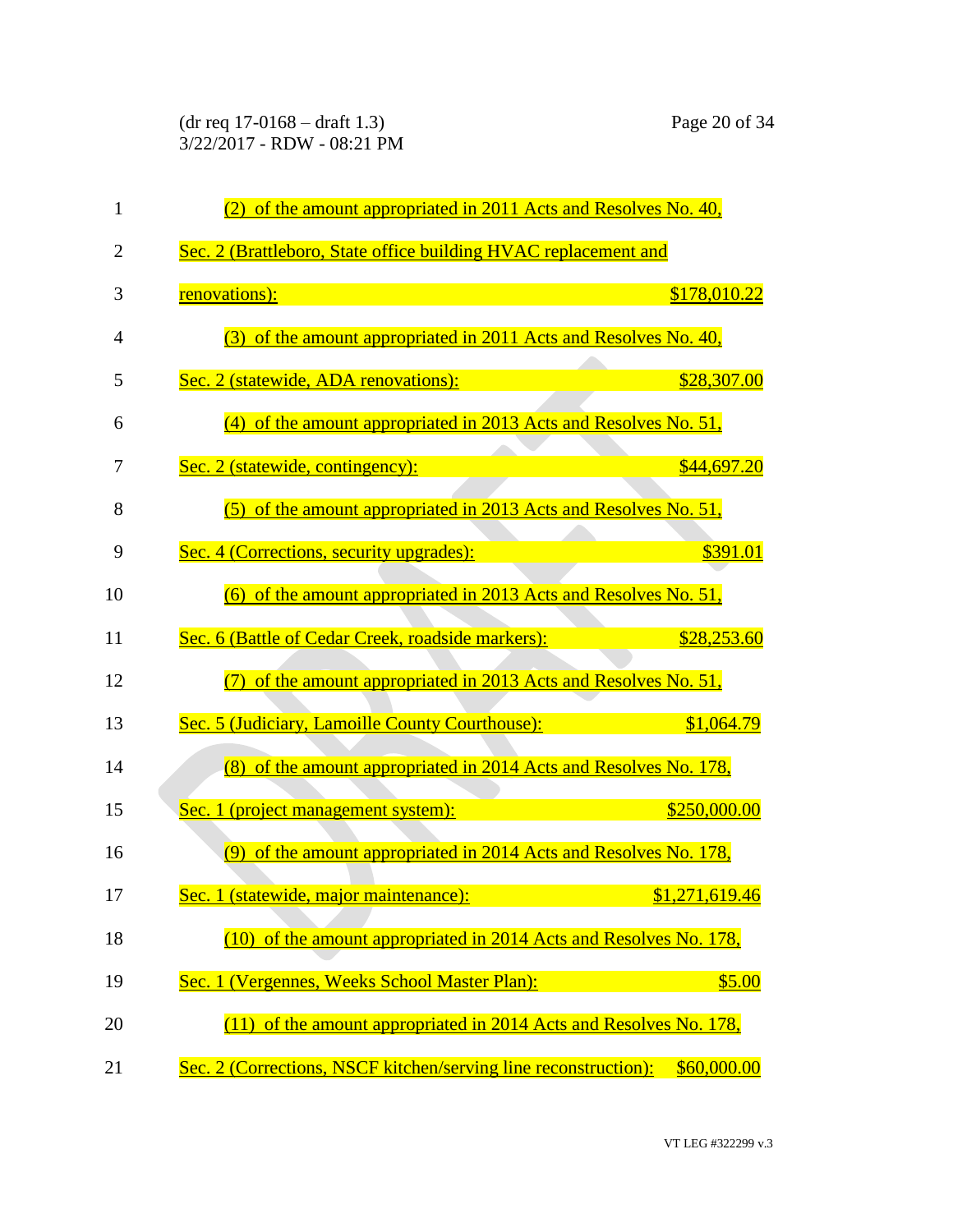(dr req 17-0168 – draft 1.3) Page 21 of 34 3/22/2017 - RDW - 08:21 PM

| $\mathbf{1}$   | (12) of the amount appropriated in 2014 Acts and Resolves No. 178,                      |
|----------------|-----------------------------------------------------------------------------------------|
| $\overline{2}$ | Sec. 3 (Caledonia County Courthouse, wall stabilization):<br>\$12,687.40                |
| 3              | (13) of the amount appropriated in 2014 Acts and Resolves No. 178,                      |
| $\overline{4}$ | Sec. 8 (Public Safety, Robert H. Wood):<br>\$1,937.00                                   |
| 5              | $(14)$ of the amount appropriated in 2015 Acts and Resolves No. 26,                     |
| 6              | Sec. 2 (statewide, engineering and architectural costs):<br>\$6,912.30                  |
| 7              | (15) of the amount appropriated in 2015 Acts and Resolves No. 26,                       |
| 8              | Sec. 2 (Burlington, 32 Cherry Street, HVAC controls upgrade):<br>\$550.38               |
| 9              | (16) of the amount appropriated in 2015 Acts and Resolves No. 26,                       |
| 10             | Sec. 2 (Caledonia County Courthouse, foundation):<br>\$384,000.00                       |
| 11             | (17) of the amount appropriated in 2015 Acts and Resolves No. 26,                       |
| 12             | Sec. 2 (statewide, major maintenance):<br>\$7,187,408.54                                |
| 13             | (18) of the amount appropriated in 2016 Acts and Resolves No. 160,                      |
| 14             | Sec. 1 (statewide, major maintenance):<br>\$3,740,972.00                                |
| 15             | (19) of the amount appropriated in XX Acts and Resolves No. XX,                         |
| 16             | Sec. XX (Veterans' Home):<br>\$858,000.00                                               |
| 17             | (20) of the proceeds from the sale of property authorized in XX Acts                    |
| 18             | and Resolves No. XX, Sec. X (XXX):<br>\$166,319.53                                      |
| 19             | (b) The following unexpended funds appropriated to the Agency of                        |
| 20             | <b>Education for capital construction projects are reallocated to the Department of</b> |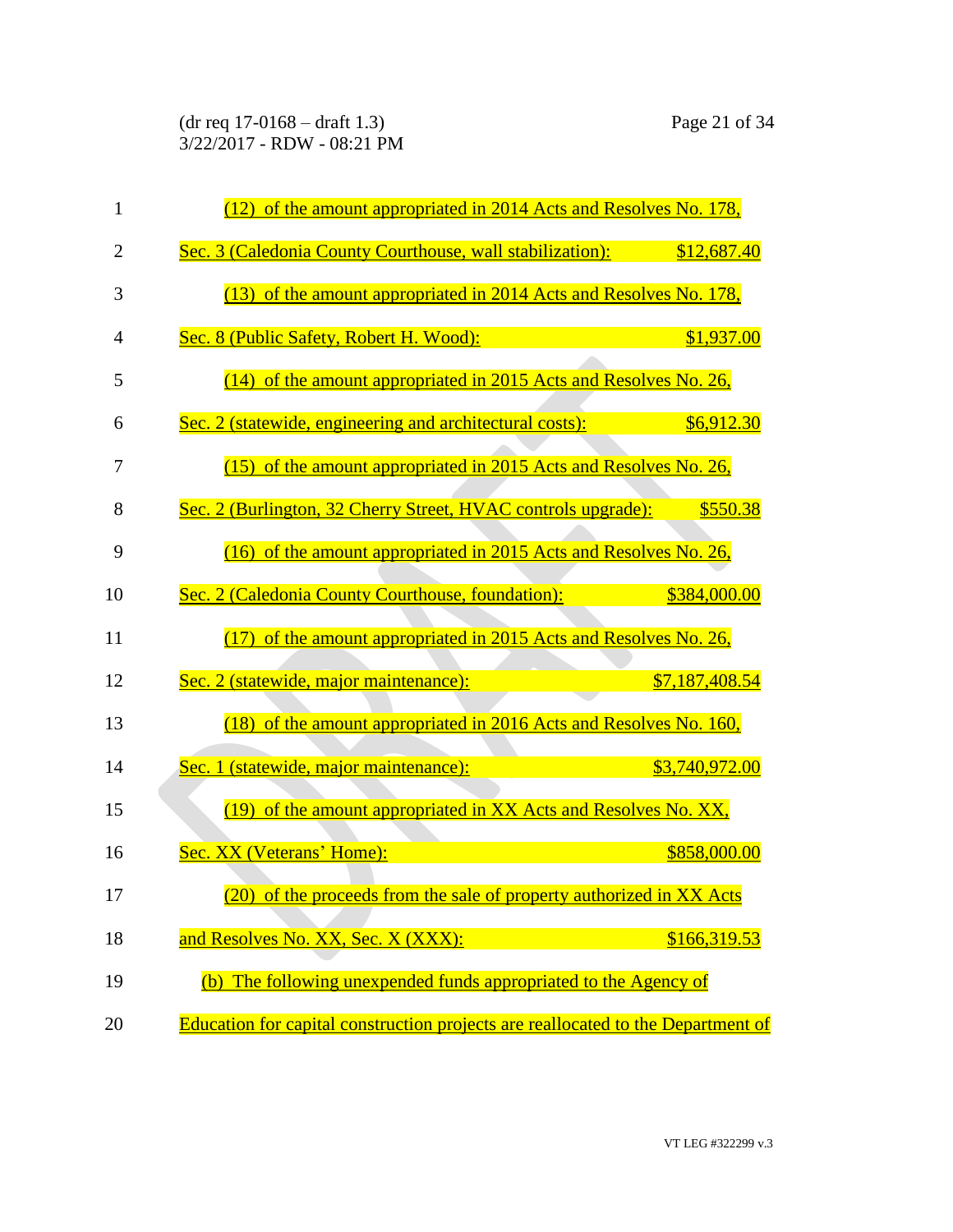| $\mathbf{1}$   | <b>Buildings and General Services to defray expenditures authorized in Sec. 2 of</b> |
|----------------|--------------------------------------------------------------------------------------|
| $\overline{2}$ | this act:                                                                            |
| 3              | $(1)$ of the amount appropriated in 2014 Acts and Resolves No. 178,                  |
| 4              | Sec. 3 (school construction):<br>\$155,398.62                                        |
| 5              | of the amount appropriated in 2015 Acts and Resolves No. 26, Sec. 8<br>(2)           |
| 6              | \$67,761.00<br><u>(emergency projects):</u>                                          |
| 7              | (c) The sum of $$353,529.29$ in unexpended funds appropriated to the                 |
| 8              | Agency of Agriculture, Food, and Markets for capital construction projects in        |
| 9              | 2013 Acts and Resolves No. 51, Sec. 14 (Nonpoint source pollution grants) is         |
| 10             | reallocated to the Department of Buildings and General Services to defray            |
| 11             | expenditures authorized in Sec. 2 of this act.                                       |
| 12             | (d) The following unexpended funds appropriated to the Agency of Natural             |
| 13             | Resources for capital construction projects are reallocated to the Department of     |
| 14             | <b>Buildings and General Services to defray expenditures authorized in Sec. 2 of</b> |
| 15             | this act:                                                                            |
| 16             | of the amount appropriated in 2011 Acts and Resolves No. 40,<br>(1)                  |
| 17             | Sec. 12 (Forests, Parks and Recreation, projects):<br>\$1,503.41                     |
| 18             | $(2)$ of the amount appropriated in 2014 Acts and Resolves No. 178,                  |
| 19             | Sec. 6 (water pollution control):<br>\$0.02                                          |
| 20             | of the amount appropriated in 2015 Acts and Resolves No. 26,<br>(3)                  |
| 21             | Sec. 11 (municipal pollution control grants, Pownal):<br>\$28,751.98                 |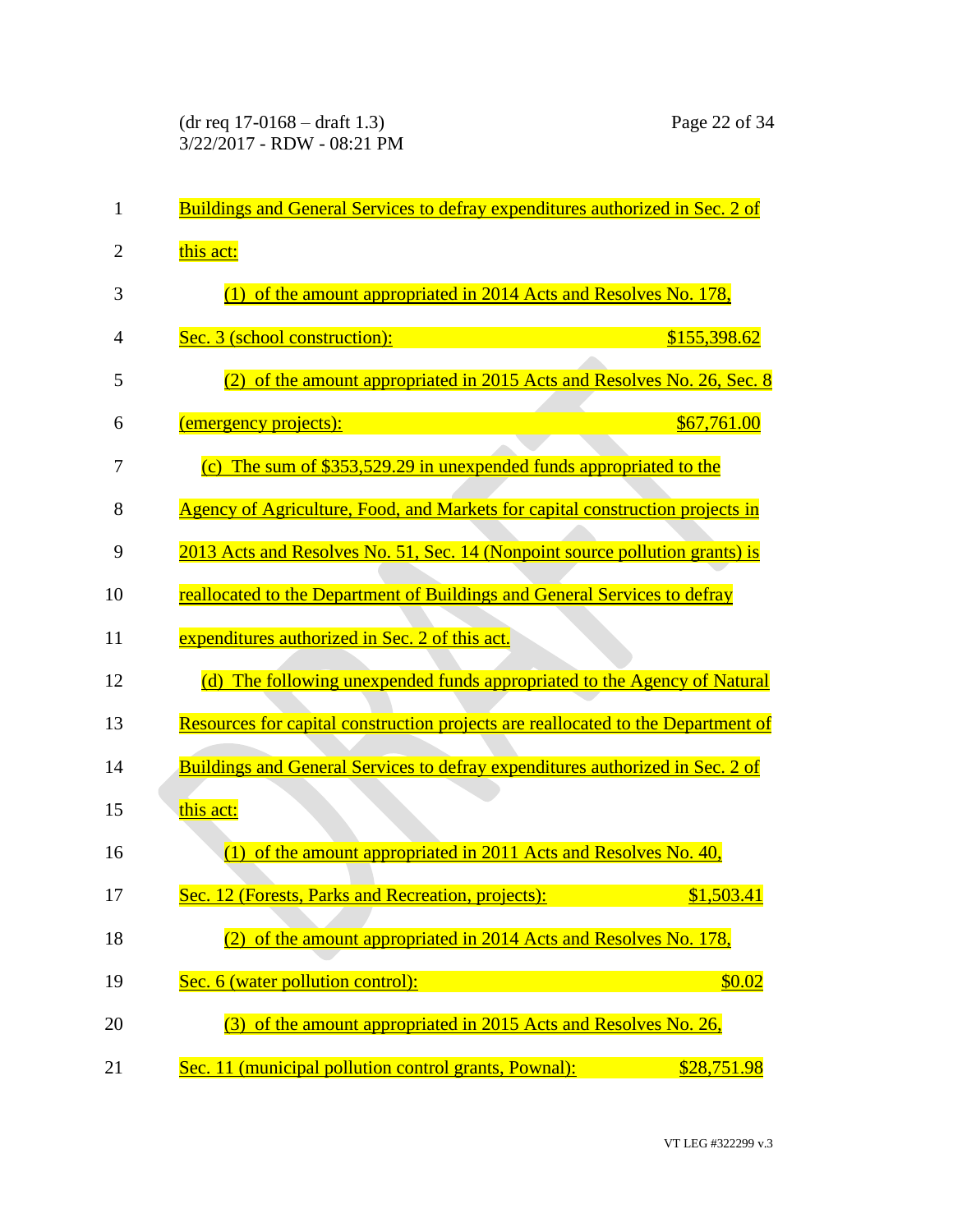(dr req 17-0168 – draft 1.3) Page 23 of 34 3/22/2017 - RDW - 08:21 PM

| 1              | <b>Total Reallocations and Transfers – Section 18</b><br>\$14,822,259.78         |
|----------------|----------------------------------------------------------------------------------|
| $\overline{2}$ | Sec. 19. GENERAL OBLIGATION BONDS AND APPROPRIATIONS                             |
| 3              | The State Treasurer is authorized to issue general obligation bonds in the       |
| $\overline{4}$ | amount of \$132,460,000.00 for the purpose of funding the appropriations of      |
| 5              | this act. The State Treasurer, with the approval of the Governor, shall          |
| 6              | determine the appropriate form and maturity of the bonds authorized by this      |
| 7              | section consistent with the underlying nature of the appropriation to be funded. |
| 8              | The State Treasurer shall allocate the estimated cost of bond issuance or        |
| 9              | issuances to the entities to which funds are appropriated pursuant to this       |
| 10             | section and for which bonding is required as the source of funds, pursuant to    |
| 11             | 32 V.S.A. § 954.                                                                 |
| 12             | <b>Total Revenues – Section 19</b><br>\$132,460,000.00                           |
| 13             | *** Policy ***                                                                   |
| 14             | *** Buildings and General Services ***                                           |
| 15             | Sec. 20. PROPERTY TRANSACTIONS; MISCELLANEOUS                                    |
| 16             | (a) The Commissioner of Buildings and General Services is authorized to          |
| 17             | sell the building and adjacent land located at 26 Terrace Street in Montpelier   |
| 18             | (the Redstone Building) pursuant to the requirements of 29 V.S.A. § 166.         |
| 19             | (b) The Commissioner of Buildings and General Services is authorized to          |
| 20             | sell the Rutland Multi-Modal Transit Center (parking garage) located at          |
| 21             | 102 West Street in Rutland pursuant to the requirements of 29 V.S.A. § 166.      |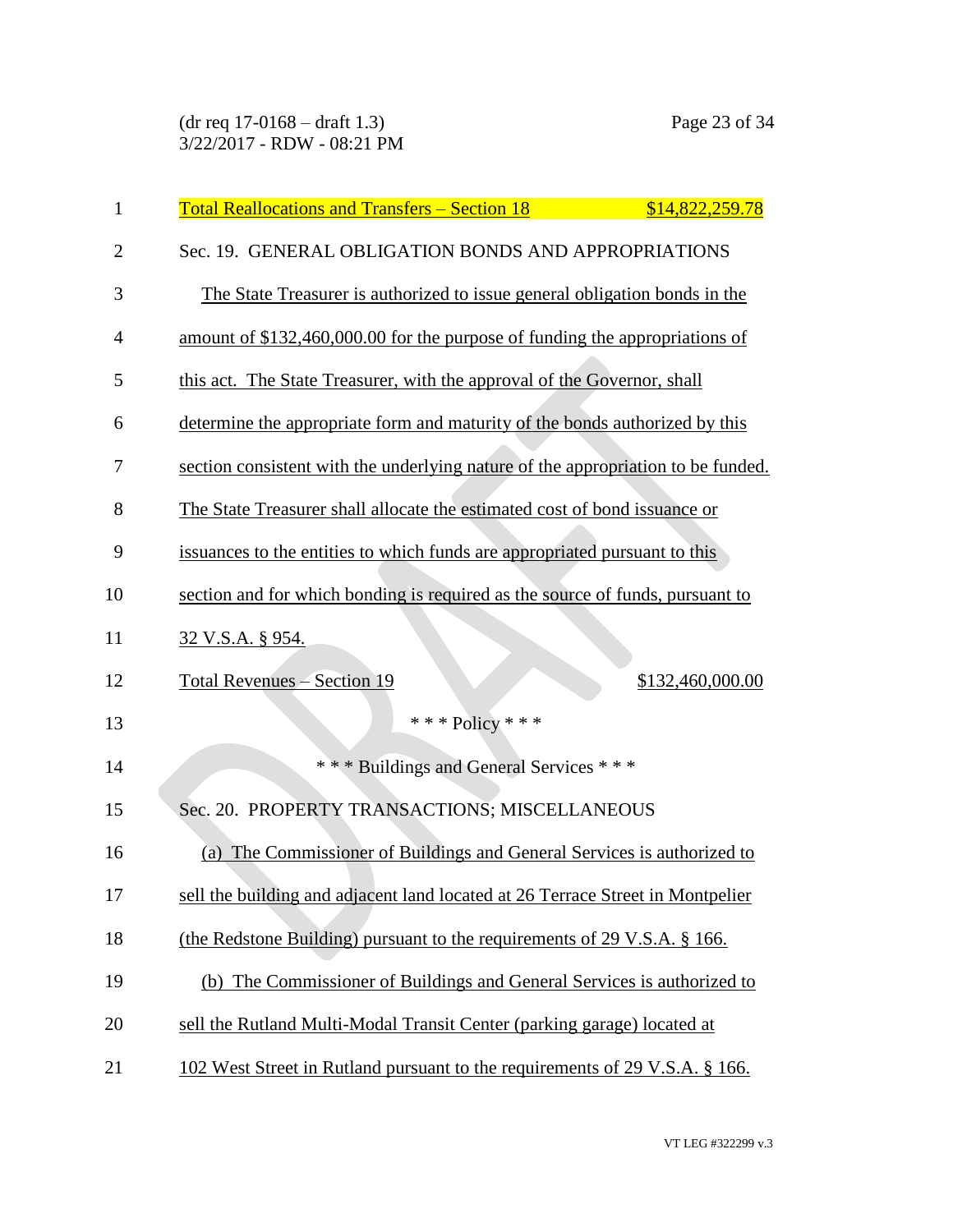(dr req 17-0168 – draft 1.3) Page 24 of 34 3/22/2017 - RDW - 08:21 PM

| $\mathbf{1}$   | (c) In FY 2018, the Commissioner of Buildings and General Services is              |
|----------------|------------------------------------------------------------------------------------|
| $\overline{2}$ | authorized to execute the option to purchase the Agency of Human Services'         |
| 3              | field office space located at 118 Prospect Street in Hartford, pursuant to the     |
| $\overline{4}$ | terms and conditions set forth in the lease between the State of Vermont and       |
| 5              | DEW Prospect Street, LLC dated March 14, 2014.                                     |
| 6              | (d) In FY 2019, the Commissioner of Buildings and General Services is              |
| 7              | authorized to exercise the option to purchase the Agency of Education's office     |
| 8              | space located at 219 North Main Street and 9 Merchant Street in Barre,             |
| 9              | pursuant to the terms and conditions set forth in the lease between the State of   |
| 10             | Vermont and DEW Barre City Place, LLC dated January 1, 2013.                       |
| 11             | (e) In FY 2024, the Commissioner of Buildings and General Services is              |
| 12             | authorized to execute the option to purchase the Agency of Human Services'         |
| 13             | field office located at 27 Federal Street in St. Albans, pursuant to the terms and |
| 14             | conditions set forth in the lease between the State of Vermont and Prospect        |
| 15             | Street Development dated December 27, 2013.                                        |
| 16             | Sec. 21. RANDALL STREET; VILLAGE OF WATERBURY                                      |
| 17             | On or before January 15, 2017, the Commissioner of Buildings and General           |
| 18             | Services shall report back to the House Committee on Corrections and               |
| 19             | <b>Institutions and the Senate Committee on Institutions with recommendations</b>  |
| 20             | for selling a portion of land running parallel to a State-owned parcel in the      |
| 21             | Village of Waterbury known as the "Randall Street Meadow," as described in         |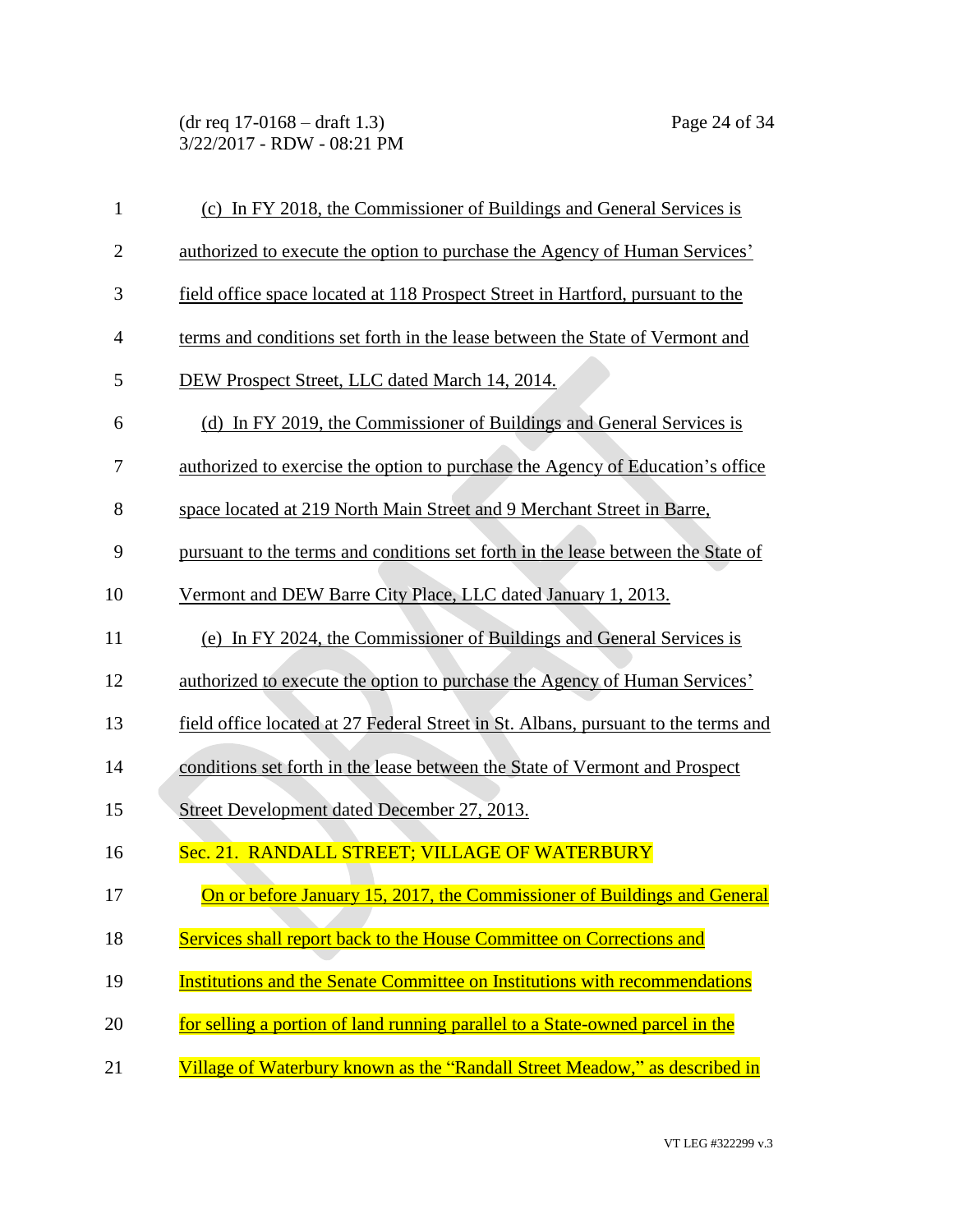| $\mathbf{1}$ | the survey entitled "State of Vermont, 39 Randall Street," dated November            |
|--------------|--------------------------------------------------------------------------------------|
| 2            | 2016.                                                                                |
| 3            | Sec. 22. 29 V.S.A. § 157 is amended to read:                                         |
| 4            | § 157. FACILITIES CONDITION ANALYSIS                                                 |
| 5            | (a) The Commissioner of Buildings and General Services shall:                        |
| 6            | * * *                                                                                |
| 7            | (2) Conduct a facilities condition analysis each year of $t\text{en } 20$ percent of |
| 8            | the building area and infrastructure under the Commissioner's jurisdiction so        |
| 9            | that within ten five years all property is assessed. At the end of the ten five      |
| 10           | years, the process shall begin again. The analysis conducted pursuant to this        |
| 11           | subsection shall include the thermal envelope of buildings and a report on the       |
| 12           | annual energy consumption and energy costs and recommendations for                   |
| 13           | reducing energy consumption.                                                         |
| 14           | * * *                                                                                |
| 15           | Sec. 23. 2 V.S.A. $\S$ 62(a) is amended to read:                                     |
| 16           | (a) The Sergeant at Arms shall:                                                      |
| 17           | * * *                                                                                |
| 18           | (6) maintain Maintain in a good state of repair all furniture, draperies,            |
| 19           | rugs, desks, paintings works of art, and office equipment other furnishings kept     |
| 20           | in the State House; Ongoing maintenance and acquisition of works of art and          |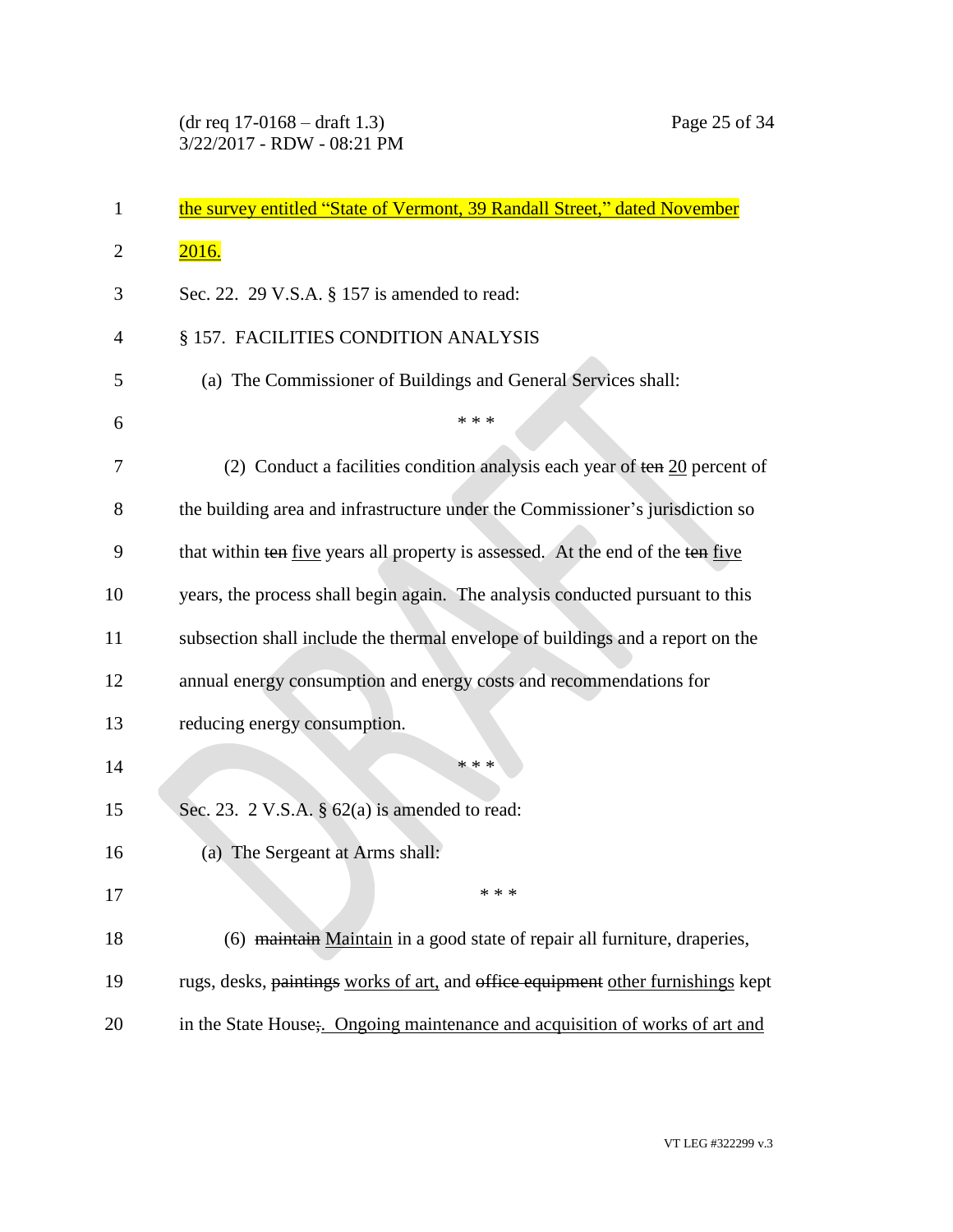(dr req 17-0168 – draft 1.3) Page 26 of 34 3/22/2017 - RDW - 08:21 PM

| 1  | furnishings shall be consistent with proper curatorial methods conducted by the |
|----|---------------------------------------------------------------------------------|
| 2  | <b>State Curator.</b>                                                           |
| 3  | * * *                                                                           |
| 4  | Sec. 24. 2 V.S.A. chapter 19 is amended to read:                                |
| 5  | CHAPTER 19. LEGISLATIVE ADVISORY COMMITTEE ON THE                               |
| 6  | <b>STATE HOUSE</b>                                                              |
| 7  | § 651. LEGISLATIVE ADVISORY COMMITTEE ON THE STATE                              |
| 8  | <b>HOUSE</b>                                                                    |
| 9  | (a) A Legislative Advisory Committee on the State House is created.             |
| 10 | (b) The Committee shall be composed of 11 members: three members of             |
| 11 | the House of Representatives appointed by the speaker; three members of the     |
| 12 | Senate appointed by the Committee on Committees; the Chair of the Board of      |
| 13 | Trustees of the Friends of the Vermont State House; the Director of the         |
| 14 | Vermont Historical Society; the Director of the Vermont Council on the Arts;    |
| 15 | the Commissioner of Buildings and General Services; and the Sergeant-at-        |
| 16 | <b>Arms</b>                                                                     |
| 17 | (1) three members of the House of Representatives, appointed biennially         |
| 18 | by the Speaker of the House;                                                    |
| 19 | (2) three members of the Senate, appointed biennially by the Committee          |
| 20 | on Committees;                                                                  |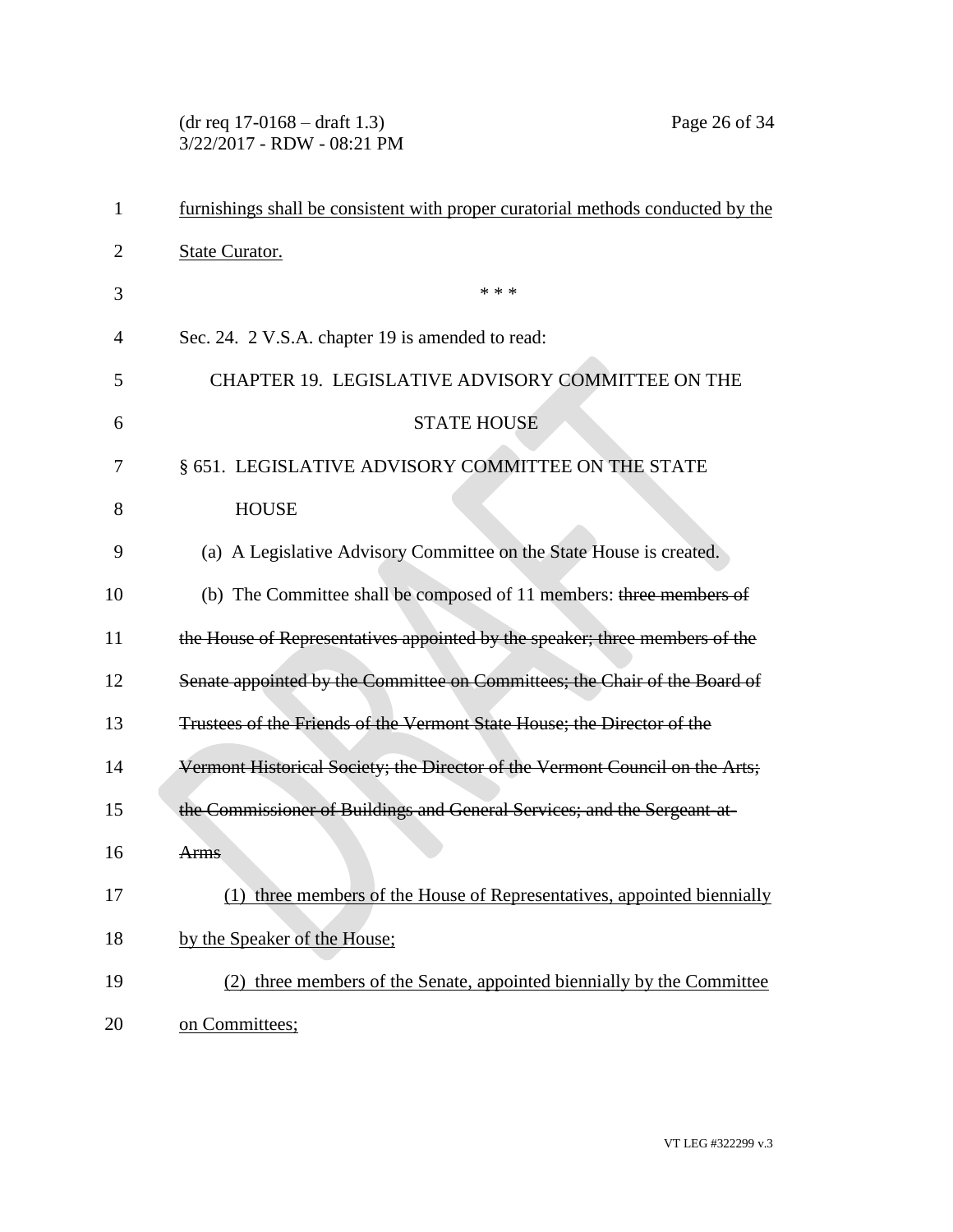## (dr req 17-0168 – draft 1.3) Page 27 of 34 3/22/2017 - RDW - 08:21 PM

| 1  | (3) the Chair of the Board of Trustees of the Friends of the Vermont                 |
|----|--------------------------------------------------------------------------------------|
| 2  | <b>State House;</b>                                                                  |
| 3  | (4) the Director of the Vermont Historical Society;                                  |
| 4  | (5) the Director of the Vermont Council on the Arts;                                 |
| 5  | (6) the Commissioner of Buildings and General Services; and                          |
| 6  | the State Historic Preservation Officer.<br>(7)                                      |
| 7  | (c) The Committee shall biennially elect a chair from among its legislative          |
| 8  | members. A quorum shall consist of six members.                                      |
| 9  | (d) The Committee shall meet at the State House:                                     |
| 10 | (1) on the first Monday of each third month beginning in July, 1984, at              |
| 11 | least one time during the months of July and December; or                            |
| 12 | (2) at the call of the Chair.                                                        |
| 13 | * * *                                                                                |
| 14 | § 653. FUNCTIONS                                                                     |
| 15 | (a) The Legislative Advisory Committee on the State House shall be                   |
| 16 | consulted on all activities relating to the acquisition and care of paintings and    |
| 17 | historic artifacts and furnishings, and the refurbishing, renovation,                |
| 18 | preservation, and expansion of the building and its interior.                        |
| 19 | (b) The Sergeant at Arms and the Commissioner of Buildings and General               |
| 20 | Services, in discharging responsibilities under subdivision $62(a)(6)$ of this title |
| 21 | and 29 V.S.A. $\S$ 154(a), respectively, shall consider the recommendations of       |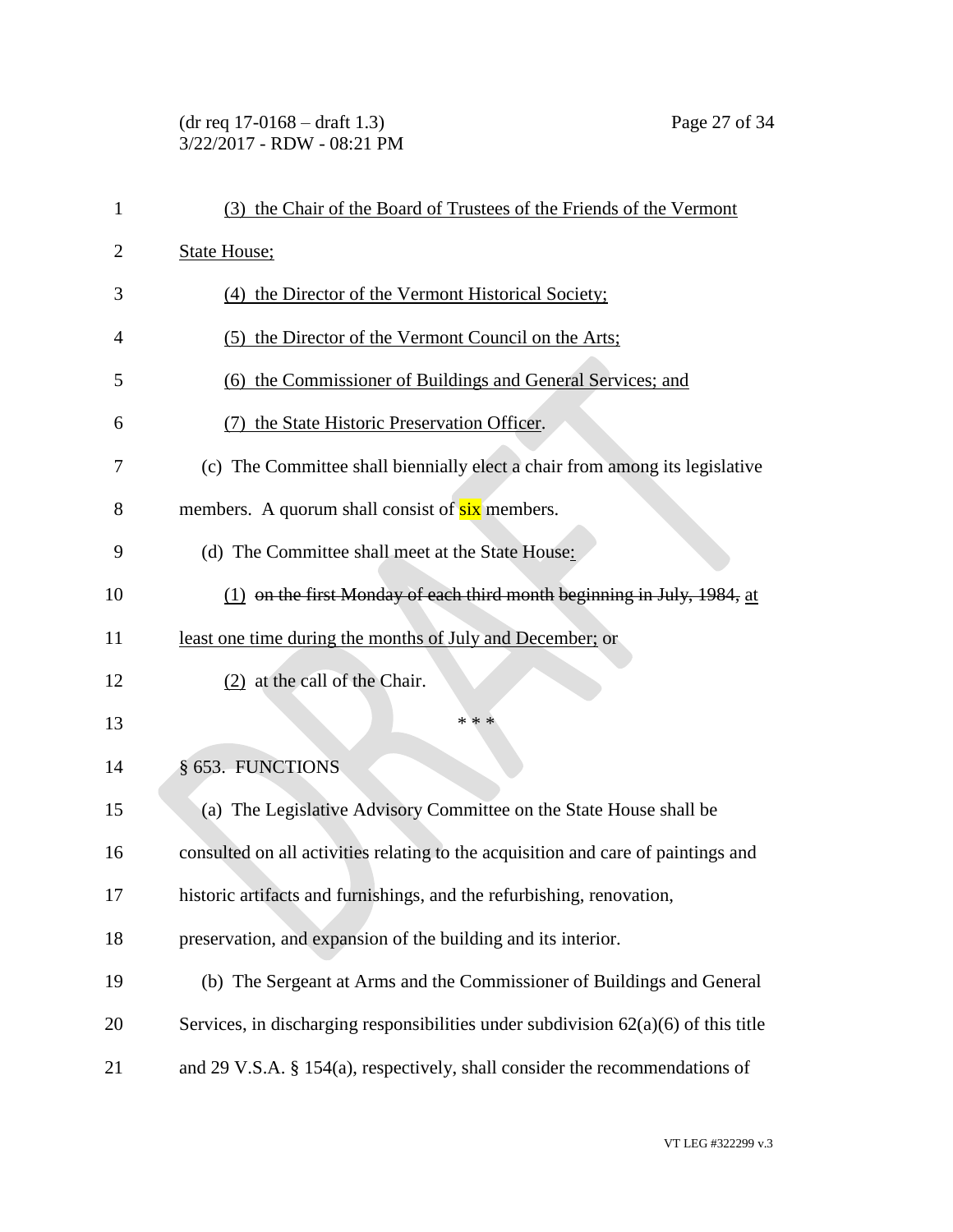(dr req 17-0168 – draft 1.3) Page 28 of 34 3/22/2017 - RDW - 08:21 PM

| $\mathbf{1}$   | the Advisory Committee. The Advisory Committee's recommendations shall                        |
|----------------|-----------------------------------------------------------------------------------------------|
| $\overline{2}$ | be advisory only.                                                                             |
| 3              | (c) The Committee shall resolve any disputes related to the maintenance                       |
| 4              | and curatorial duties of the Sergeant at Arms and the State Curator in the State              |
| 5              | House, as those duties are described in section 62 of this title and 29 V.S.A.                |
| 6              | § 154, respectively.                                                                          |
| 7              | Sec. 25. 29 V.S.A. § 154 is amended to read:                                                  |
| 8              | § 154. PRESERVATION OF STATE HOUSE AND HISTORIC STATE                                         |
| 9              | <b>BUILDINGS</b>                                                                              |
| 10             | (a) The commissioner of buildings and general services Commissioner of                        |
| 11             | Buildings and General Services shall give special consideration to the state                  |
| 12             | house State House as a building of first historical importance and significance.              |
| 13             | He or she shall preserve the state house State House structure and its unique                 |
| 14             | interior and exterior architectural form and design, with particular attention to             |
| 15             | the detail of form and design, in addition to keeping the buildings, its                      |
| 16             | furnishings, facilities, appurtenances, appendages, and grounds surrounding                   |
| 17             | and attached to it in the best possible physical and functional condition. No $\underline{A}$ |
| 18             | change, alteration, addition, or removal in form, materials, design, architectural            |
| 19             | detail, furnishing, fixed in place or otherwise, interior or exterior, of the state           |
| 20             | house, State House may not be made without legislative mandate. Emergency                     |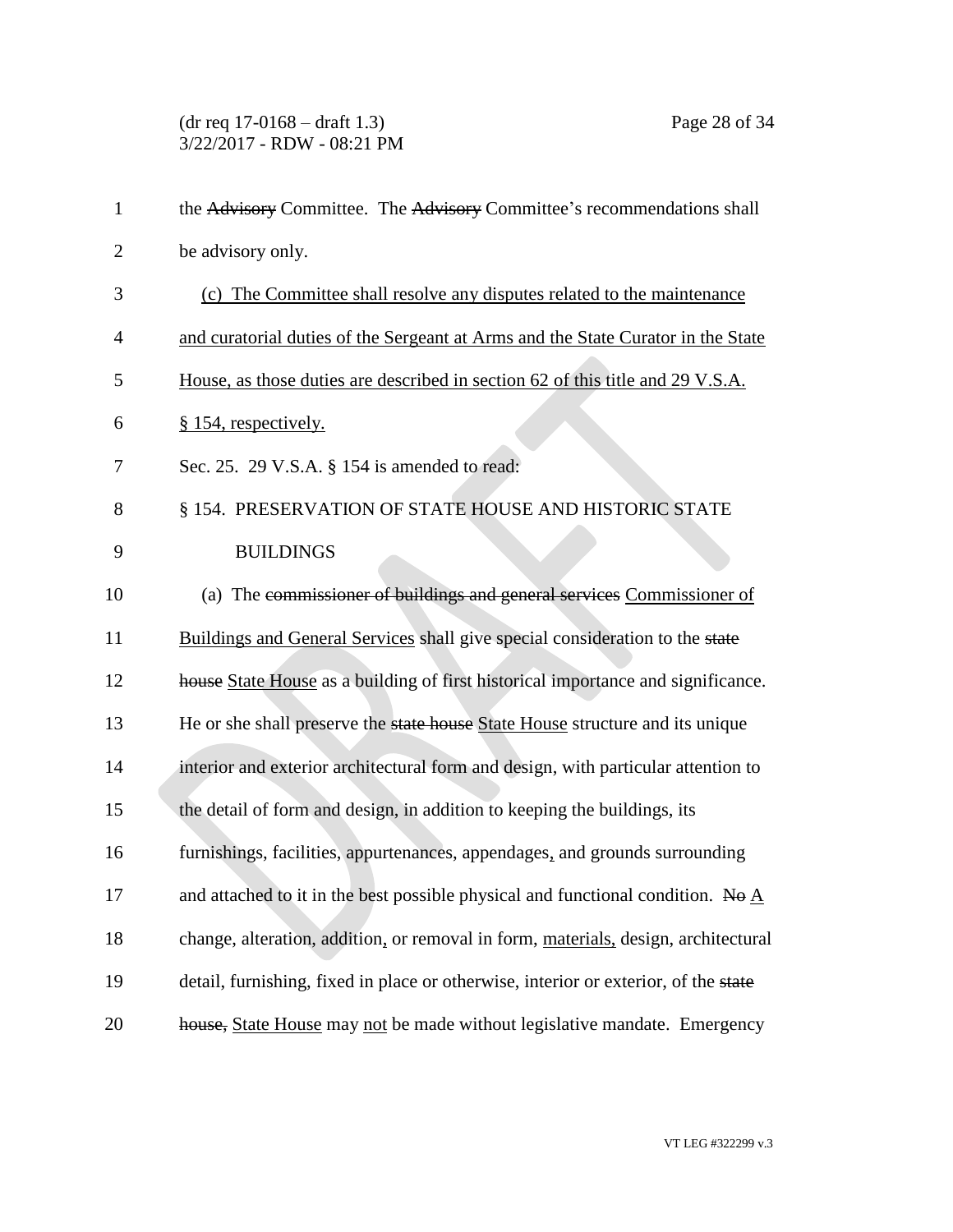(dr req 17-0168 – draft 1.3) Page 29 of 34 3/22/2017 - RDW - 08:21 PM

| 1  | and immediately necessary repairs may, however, be made without legislative    |
|----|--------------------------------------------------------------------------------|
| 2  | mandate upon prior approval of the governor Governor.                          |
| 3  | (b) The commissioner of buildings and general services, as time and funds      |
| 4  | permit, shall prepare such records as will permit the reproduction of state-   |
| 5  | owned historic buildings, should any of them be destroyed. [Repealed.]         |
| 6  | Sec. 26. 29 V.S.A. § 154a is added to read:                                    |
| 7  | § 154a. STATE CURATOR                                                          |
| 8  | (a) Creation. The position of State Curator is created within the              |
| 9  | Department of Buildings and General Services.                                  |
| 10 | (b) Duties. The State Curator's responsibilities shall include:                |
|    |                                                                                |
| 11 | (1) oversight of the general historic preservation of the State House,         |
| 12 | including maintaining the historical integrity of the State House and works of |
| 13 | art in the State House;                                                        |
| 14 | (2) management and care of State collections of art and historic               |
| 15 | furnishings; and                                                               |
| 16 | interpretation of the State House to the visiting public through<br>(3)        |
| 17 | exhibits, publications, and tours.                                             |
| 18 | Sec. 27. 32 V.S.A. § 1001a is amended to read:                                 |
| 19 | § 1001a. REPORTS                                                               |
| 20 | (a) The Capital Debt Affordability Advisory Committee shall prepare and        |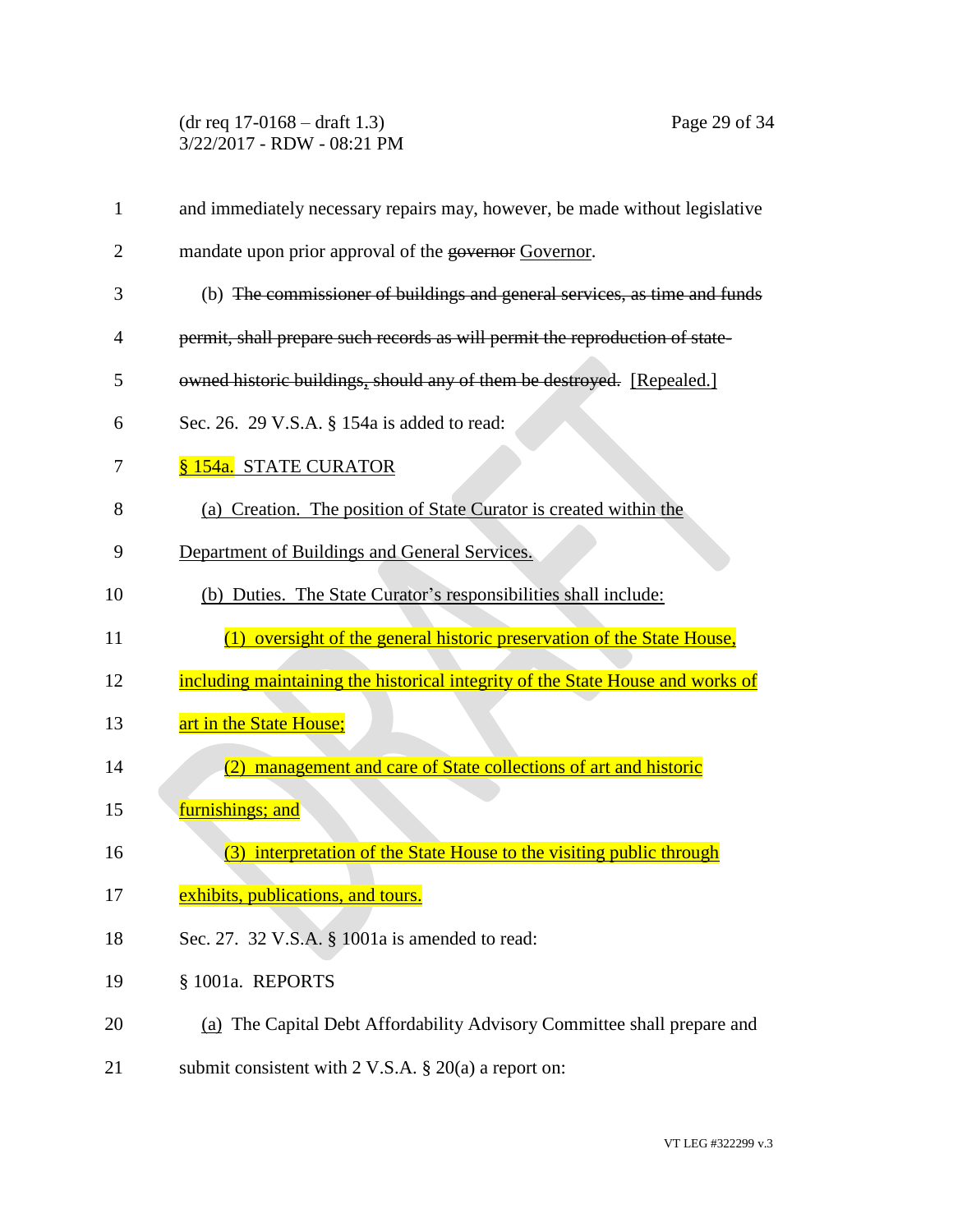| $\mathbf{1}$   | (1) General general obligation debt, pursuant to subsection $1001(c)$ of                           |
|----------------|----------------------------------------------------------------------------------------------------|
| $\overline{2}$ | this title.; and                                                                                   |
| 3              | (2) How how many, if any, Transportation Infrastructure Bonds have                                 |
| $\overline{4}$ | been issued and under what conditions. The provisions of $2 \text{ V.S.A. }$ \$ 20(d)              |
| 5              | (expiration of required reports) shall not apply to the report to be made under                    |
| 6              | this subdivision.                                                                                  |
| 7              | (b) The provisions of $2 \text{ V.S.A. }$ $\S 20(d)$ (expiration of required reports) shall        |
| 8              | not apply to the reports to be made under this section.                                            |
| 9              | Sec. 28. 2013 Acts and Resolves No. 1, Sec. 100(c), as amended by 2014 Acts                        |
| 10             | and Resolves No. 179, Sec. E.113.1 and 2015 Acts and Resolves No. 58,                              |
| 11             | Sec. E.113.1, is further amended to read:                                                          |
| 12             | (c) Sec. 97 (general obligation debt financing) shall take effect on $J_{\text{t}}/J_{\text{t}}$ , |
| 13             | 2017 July 1, 2018.                                                                                 |
| 14             | *** Human Services ***                                                                             |
| 15             | Sec. $29.2008$ Acts and Resolves No. 179, Sec. $22(a)$ , as amended by $2010$                      |
| 16             | Acts and Resolves No. 157, Sec. 14, by 2012 Acts and Resolves No. 104,                             |
| 17             | Sec. 38, by 2013 Acts and Resolves No. 41, Sec. 1a, and by 2014 Acts and                           |
| 18             | Resolves No. 194, Sec. 15, is further amended to read:                                             |
| 19             | (a) Secs. 11 and 12 shall take effect on July 1, $2017$ $2020$ .                                   |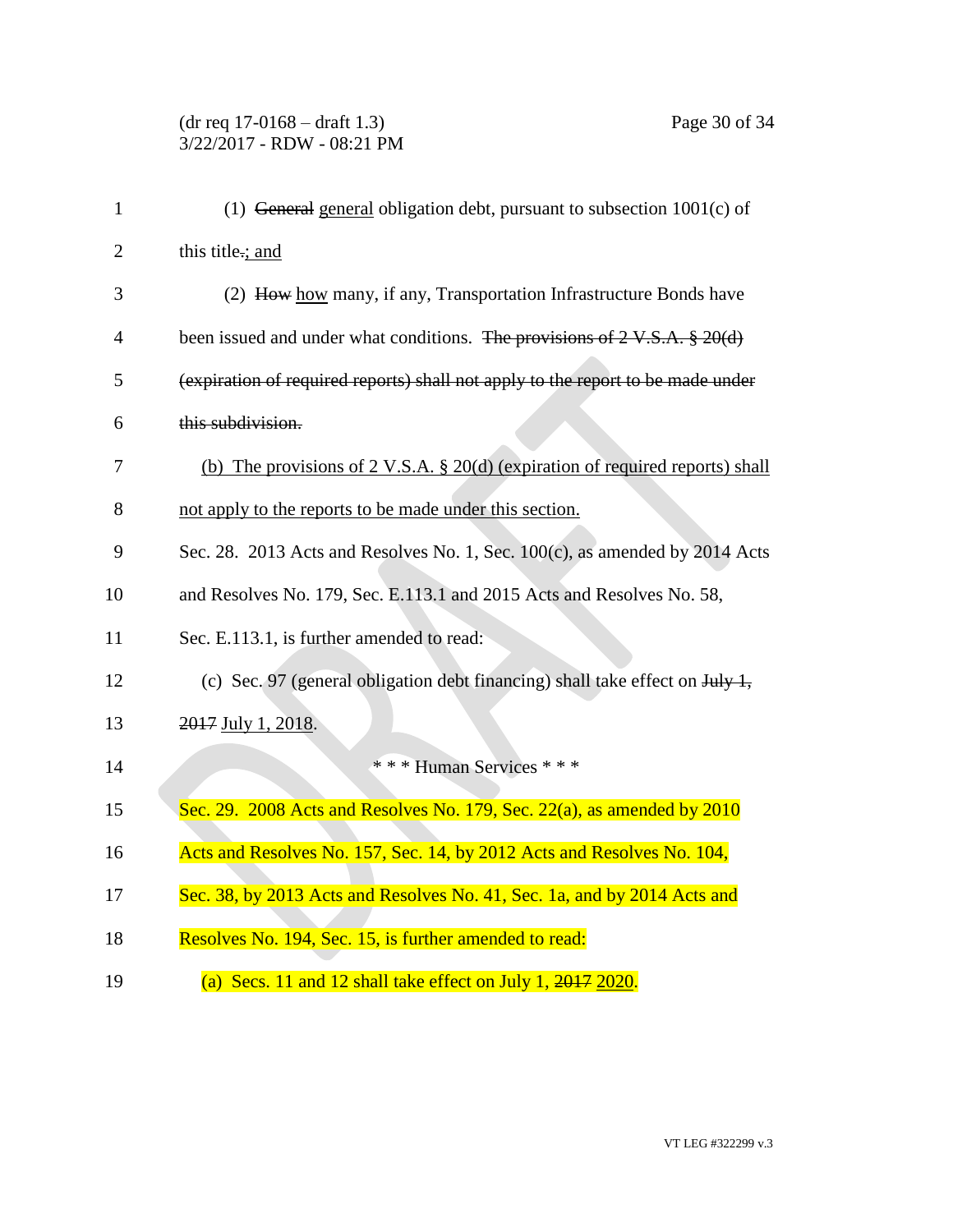(dr req 17-0168 – draft 1.3) Page 31 of 34 3/22/2017 - RDW - 08:21 PM

| 1  | Sec. 30. SECURE RESIDENTIAL FACILITY; LAND                                         |
|----|------------------------------------------------------------------------------------|
| 2  | On or before June 30, 2018, the Commissioner of Buildings and General              |
| 3  | Services is authorized to purchase an option on land or purchase land for a        |
| 4  | permanent, secure residential facility; provided, however, that the size and       |
| 5  | location of the land shall be consistent with the siting and design examination    |
| 6  | conducted by the Agency of Human Services, as required by 2015 Acts and            |
| 7  | Resolves No. 26, Sec. 30.                                                          |
| 8  | Sec. 31. AGENCY OF HUMAN SERVICES; FACILITIES                                      |
| 9  | (a) It is the intent of the General Assembly that the State address the            |
| 10 | pressing facility needs for the following populations:                             |
| 11 | (1) patients who no longer need acute care but who remain in need of               |
| 12 | treatment in a secured setting for an extended period of time;                     |
| 13 | adolescents in need of residential treatment; and                                  |
| 14 | offenders who are part of the changing demographics in correctional<br>(3)         |
| 15 | facilities.                                                                        |
| 16 | The Secretary of Human Services shall evaluate and develop a plan for<br>(b)       |
| 17 | facilities to support the populations described in subsection (a) of this section. |
| 18 | On or before January 15, 2018, the Secretary shall submit the plan and             |
| 19 | recommendations to the House Committee on Corrections and Institutions and         |
| 20 | the Senate Committee on Institutions.                                              |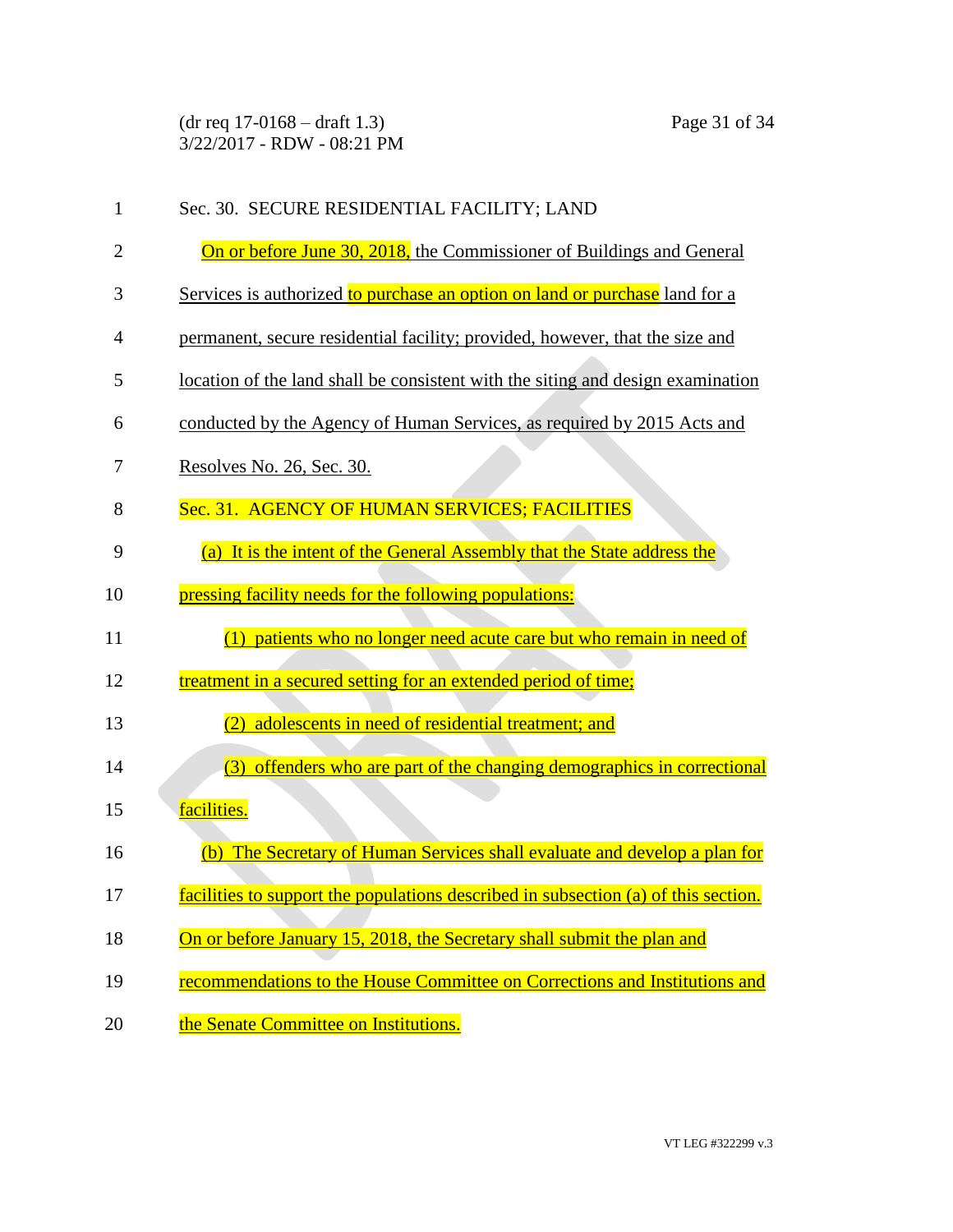(dr req 17-0168 – draft 1.3) Page 32 of 34 3/22/2017 - RDW - 08:21 PM

| $\mathbf{1}$ | *** Information Technology ***                                                              |
|--------------|---------------------------------------------------------------------------------------------|
| 2            | Sec. 32. INFORMATION TECHNOLOGY REVIEW                                                      |
| 3            | (a) The Executive Branch shall transfer, upon request, one vacant position                  |
| 4            | for use in the Legislative Joint Fiscal Office (JFO) for a staff position, or the           |
| 5            | JFO may hire a consultant, to provide support to the General Assembly to                    |
| 6            | conduct independent reviews of State information technology projects and                    |
| 7            | operations.                                                                                 |
| 8            | (b) The Secretary of Administration and the Chief Information                               |
| 9            | Officer shall:                                                                              |
| 10           | (1) provide to the JFO access to the reviews conducted by Independent                       |
| 11           | Verification and Validation (IVV) firms hired to evaluate the State's current               |
| 12           | and planned information technology project, as requested; and                               |
| 13           | ensure that IVV firms' contracts allow the JFO to make requests for                         |
| 14           | information related to the projects that it is reviewing and that such requests             |
| 15           | are provided to the JFO in a confidential manner.                                           |
| 16           | The JFO shall maintain a memorandum of understanding with the<br>$\left( \mathrm{c}\right)$ |
| 17           | <b>Executive Branch relating to any work conducted by IVV firms that shall</b>              |
| 18           | protect security and confidentiality.                                                       |
| 19           | In FY 2018 and FY 2019, the JFO is authorized to use up to<br>(d)                           |
| 20           | \$250,000.00 of the amounts appropriated in Sec. XXX of this act to fund                    |
| 21           | activities described in this section.                                                       |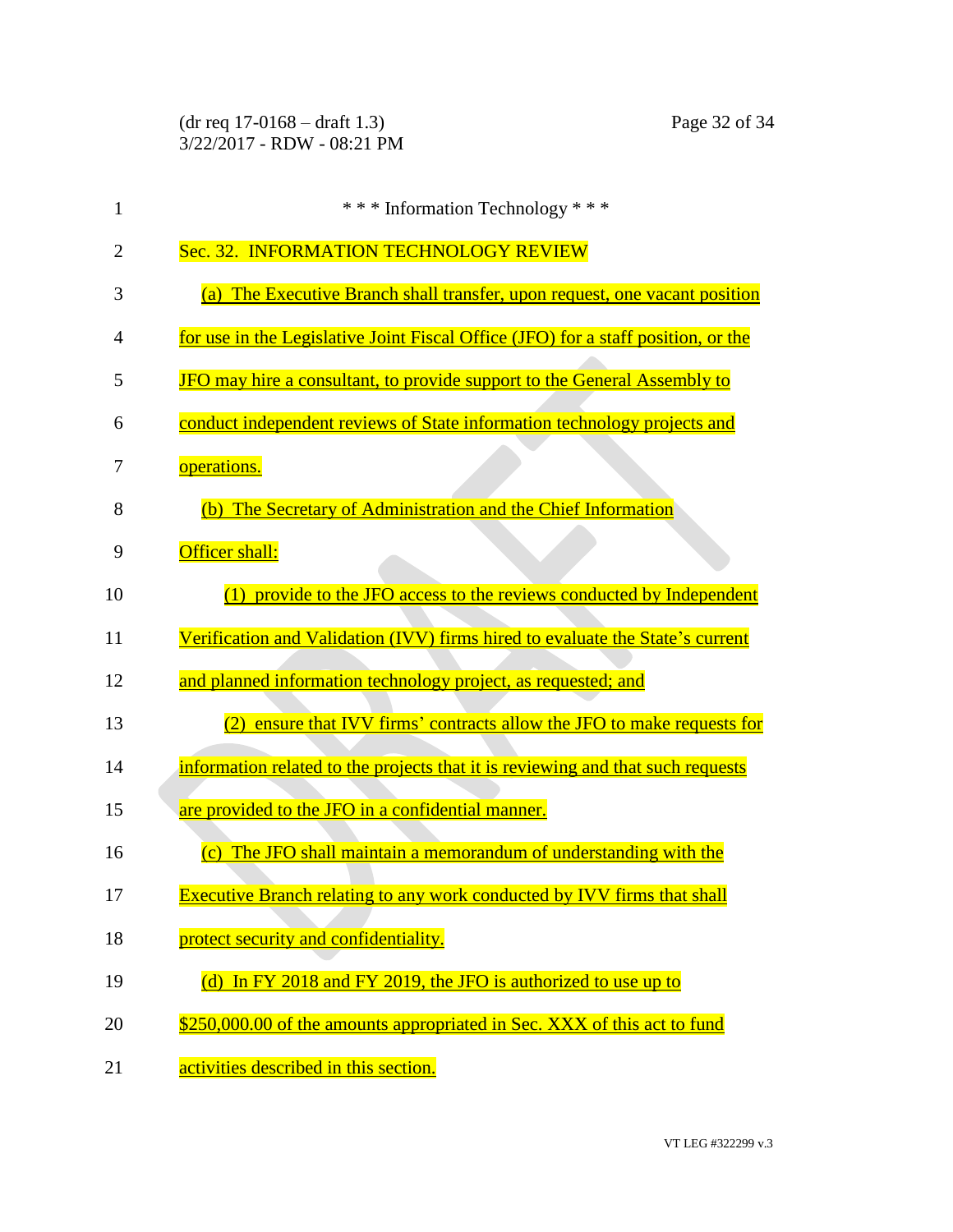| 1              | *** Natural Resources ***                                                       |
|----------------|---------------------------------------------------------------------------------|
| $\overline{2}$ | Sec. 33. REGIONAL PLANNING COMMISSIONS                                          |
| 3              | (a) In FY 2018 and FY 2019, the Secretary of Natural Resources shall grant      |
| 4              | $$1,000,000.00$ from the amount appropriated in Sec. [X] to regional planning   |
| 5              | commissions to deliver high priority basin plan projects with municipalities    |
| 6              | and partner organizations.                                                      |
| 7              | (1) The Secretary and the regional planning commissions receiving               |
| 8              | grants will cooperatively determine the appropriate level of funding for each   |
| 9              | regional planning commission based on factors, including the timing of basin    |
| 10             | plan development and project identification, the number of projects that yield  |
| 11             | the greatest reduction in pollution loading, the number of projects that are    |
| 12             | ready for immediate construction, and other jointly developed factors.          |
| 13             | (2) It is the intent of the General Assembly that project selection by the      |
| 14             | Secretary and the regional planning commissions will reflect the principle that |
| 15             | water quality is a statewide issue and investments will represent that          |
| 16             | geographic coverage.                                                            |
| 17             | (b) On or before November 1, 2017, the Secretary and the regional               |
| 18             | planning commissions that received grants shall report back to the House        |
| 19             | Committee on Corrections and Institutions and the Senate Committee on           |
| 20             | Institutions on implementation activities.                                      |